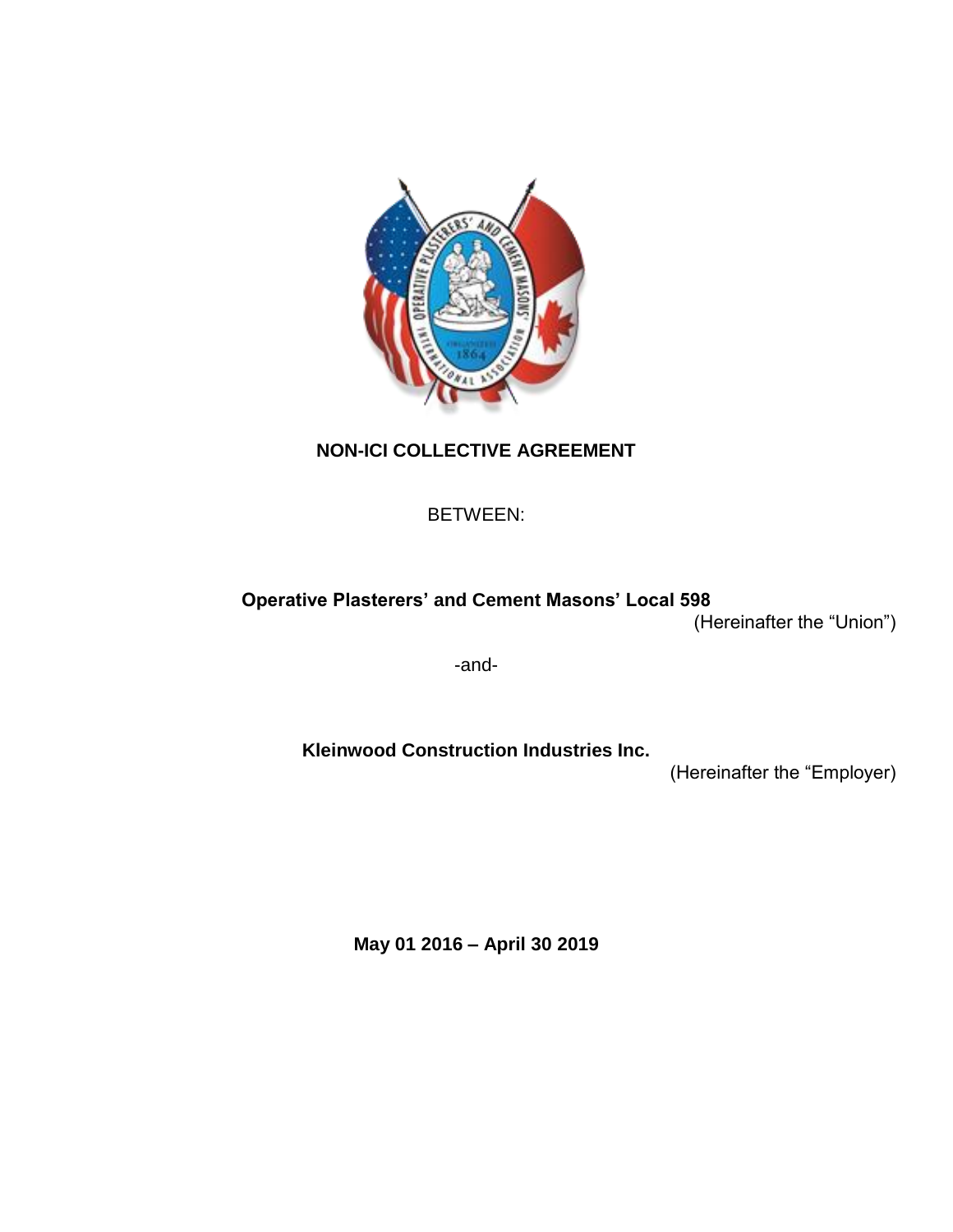### **NOW THEREFORE IT IS AGREED AS FOLLOWS:**

### **ARTICLE 1. – PURPOSE**

- **1.01** It is the intent and purpose of the parties to this agreement, which has been negotiated and entered into in good faith:
- **a.** to recognize mutual and respective rights, responsibilities and functions of the parties hereto;
- **b.** to provide and maintain working conditions, hours of work, wage rates and benefits set forth herein;
- **c.** to establish an orderly system for the promotion, transfer, layoff and recall of employees;
- **d.** to establish a prompt, just equitable procedure for the disposition of grievances;
- **e.** and generally, through the full and fair administration of all terms and provisions contained herein, to develop and achieve a relationship between the Union , the Employer and the employee which will be conductive to their mutual well-being.
- **1.02** It is agreed that the omission of specific mention in the Agreement of existing rights and privileges established or recognized by the Employer shall not be construed to deprive employees of such rights and privileges.
- **1.03** The parties jointly acknowledges of the establishment of good working conditions and a fair level of compensation, both of which being significant factors in perpetuating the continued employment of the workforce. The Union acknowledges the to achieve their goals, the Employer must be in a strong market position, meaning that it must produce efficiently, at the lowest possible cost, consistent with fair labour standards. The Union will support the Employer's effort to eliminate waste in production, conserve materials and supplies, provide a superior quality of workmanship, prevent accidents, and to strengthen the goodwill between the parties to this agreement, the customer and the public.
- **1.04** The parties recognize that where various legislation overrides the provisions contained herein, such legislation shall prevail. This shall include, but not be limited to such statutes as the *Ontario Human Rights Code*, the *Employment Standards Act*, the *Workplace Safety & Insurance Act* and the *Occupational Health and Safety Act*, all as amended
- **1.05 Gender Neutrality** Any and all references to the masculine gender shall include the female gender and vice versa.

## **ARTICLE 2. –RECOGNITION**

- **2.01** Front Construction Industries Inc. herein after referred to as "The Employer", shall be bound to the provisions of this Agreement.
- **2.02** The Employer recognizes the Union as the sole and exclusive bargaining agent for all labourers, cement masons, carpenters, truck drivers and equipment operators in the employ of Front Construction Industries Inc. in all sectors of the construction industry in the Province of Ontario save and except the industrial, commercial and industrial sector of the construction industry, and save and except nonworking foremen and persons above the rank of non-working foreman, office and clerical staff.
- **2.03** The Employer agrees that Operative Plasterers' and Cement Masons' Local 598 and its duly appointed representatives are authorized to act on behalf of the Union for the purposes of supervising,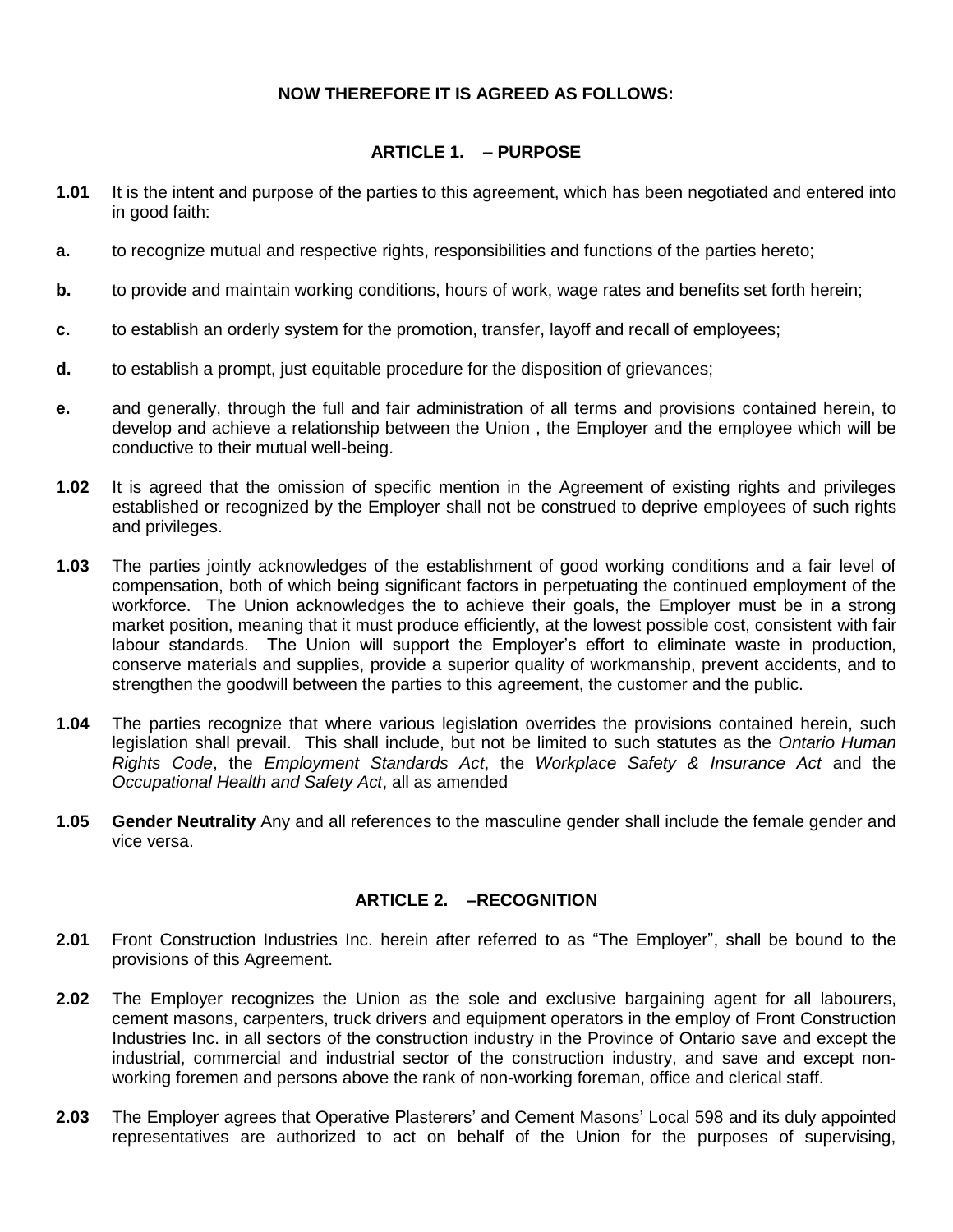administering and negotiating the terms and conditions of this Agreement and all matters related thereto.

- **2.04** The Union acknowledges that it is the function of the Employer:
- **a.** to manage the enterprise, including the scheduling of work and the control of materials.
- **b.** to maintain order, discipline and efficiency, and to make, alter, and amend rules of conduct and procedure for employees, provide that such rules are consistent with the purpose and terms of this Agreement and are administered in a fair and reasonable manner.
- **c.** to hire, direct, transfer, promote, lay off, suspend, discharge, provided that such actions are consistent with the purpose and terms of this Agreement and provided that a claim by any employee who has been disciplined or discharged without cause may be subject to the Grievance Procedure hereinafter set forth.

#### **2.05**

- **a.** Work normally performed by members of the bargaining unit will not be subcontracted out if doing so will result in the layoff of bargaining unit employees and/or if bargaining unit employees qualify to do the work are on layoff
- **b.** Despite 2.05 (a) above, the Employer may continue to perform the level of bargaining unit work he performed prior to ratification of this Agreement.

### **ARTICLE 3. –UNION REPRESENTATION**

- **3.01** For the purpose of representation with the Employer, the Union shall function and be recognized as follows:
- **a.** The Union has the right to appoint Stewarts. The Stewards are representatives of the employees in certain matters pertaining to this Agreement, including the processing of grievances.
- **b.** Union Representatives are representatives of the employees in all matters pertaining to this Agreement, particularly for the purpose of processing grievances, negotiating amendments or renewals of this Agreement and enforcing the employees' collective bargaining rights and any other rights under this Agreement and under the law.
- **c.** The Union has the right to appoint a negotiating committee. Employees on the committee shall be paid by the Employer at their regular hourly rate for all time spent on negotiating a collective agreement with the Employer whenever this takes place during the regular working hours of the employees concerned.
- **3.02** The Union agrees to notify the Employer in writing of the names of its officials and the effective dates of their appointments.
- **3.03** Stewards will not absent themselves from their work to deal with grievances without first obtaining the permission of the Employer. Permission will not be withheld unreasonably and the Employer will pay such Stewards at their regular hourly rates while attending to such matters.
- **3.04** The Employer may meet periodically with his employees for the purpose of discussing any matters of mutual interest or concern to the Employer, the Union, and the employees. A Union Representative may attend such meetings if that is requested by an employee.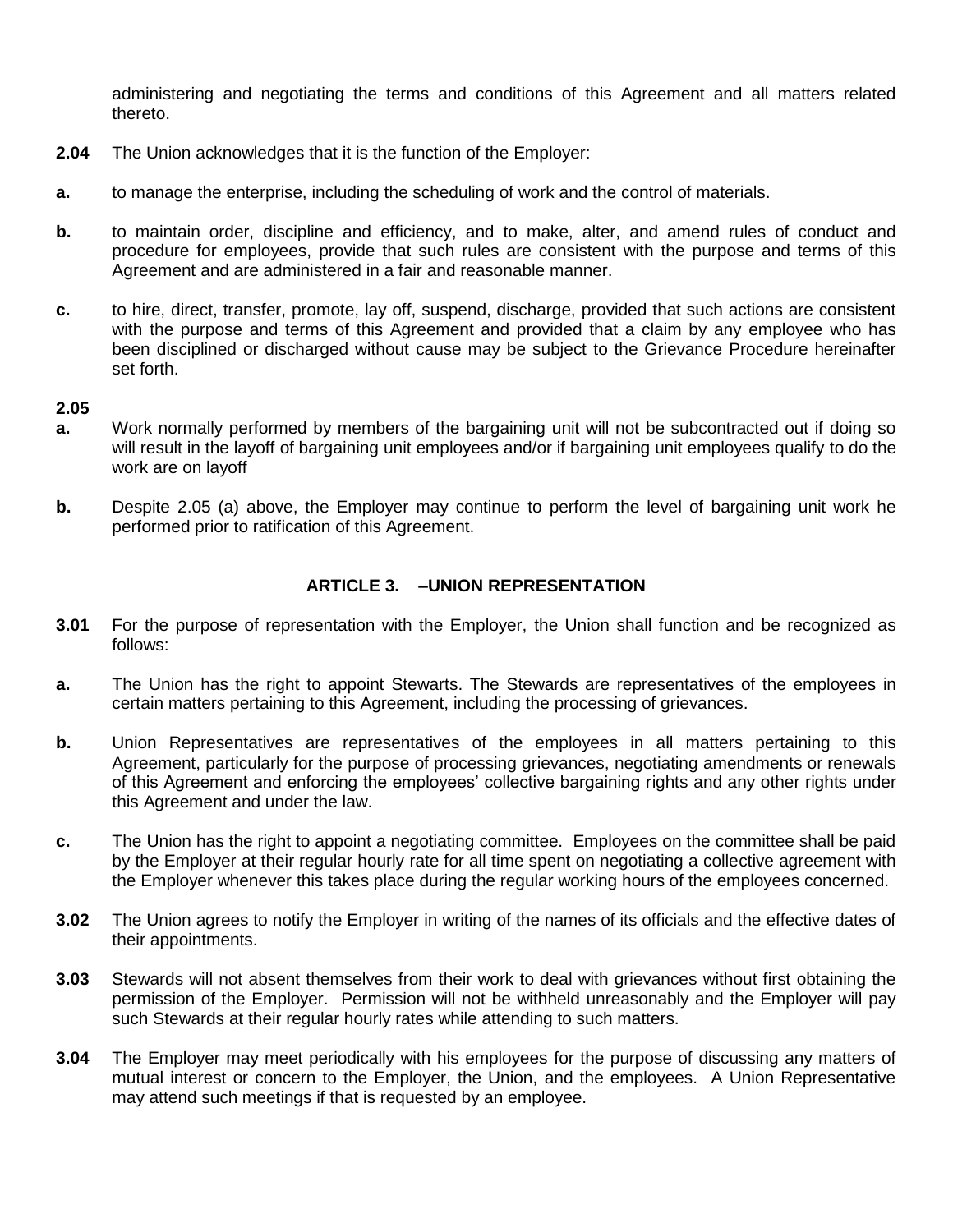- **3.05** There shall be no Union activity on Employer's time or on Employer's premises except that which is necessary for the processing of grievances and the administration and enforcement of this Agreement.
- **3.06** The Union shall have the right to have periodic access to the Employers worksites.

### **ARTICLE 4. –STRIKES AND LOCKOUTSMANAGEMENT RIGHTS**

- **4.01** During the term of this Agreement, or while negotiations for a further agreement are being held, The Union will not permit or encourage any strike, slowdown, or any stoppage of work or otherwise restrict or interfere with the Employer's operations through its members.
- **4.02** During the term of this Agreement, or while negotiations for a further agreement are being held, the Employer will not engage in any lockout of its employees are deliberately restrict or reduce the hours of work or deliberately send men home when this is not warranted by the workload.

### **ARTICLE 5. – EMPLOYMENT POLICY AND UNION MEMBERSHIP**

**5.01** The Union and the Employer will cooperate in maintain a desirable and competent labour force. The Employer will notify the Union of labour requirements, within a three week period. The Union will provide a list of labour available. The Employer, at its discretion, may hire the employees listed or from other sources.

### **5.02**

- **a.** The Employer has the right to hire new employees as needed provided that no new employee(s) will be hired while there are available union members available on layoff qualified to do the work.
- **b.** The Employer shall notify the Union in writing of the name, address and classification of any employee at the time such employee is hired, recalled or newly hired weather union or non-union.

### **5.03 PROBATIONARY PERIOD**

Workers that are not dispatch from the union may be hired as probationary employees. These probationary hires will be hired on a probationary period of five hundred (500) working hours worked in the bargaining unit. In the event of an interruption of work, probationary employees will not re-serve days worked and the amount of days worked shall be accumulated over time. Upon completion of the probationary period, the new employee shall attain regular employment status and his seniority shall be dated back to his date of hire

- **5.04** Probationary employees are covered by the Agreement, excepting those provisions that specifically exclude such employees.
- **5.05** Neither the Employer nor the Union will compel employees to join the union until after the probationary period is over. The Employer will not discriminate against any employee because of union membership or lack of it, and will inform all new employees of the contractual relationship between the Employer and the Union. Before commencing work, any new employee will be referred by the Employer to a Steward or a Union Representative in order to give such Steward or Union Representative an opportunity to describe the Union's purposes and representation policies to such new employees.
- **5.06** The Union agrees that it shall make membership in the Union available to all employees covered by this Agreement.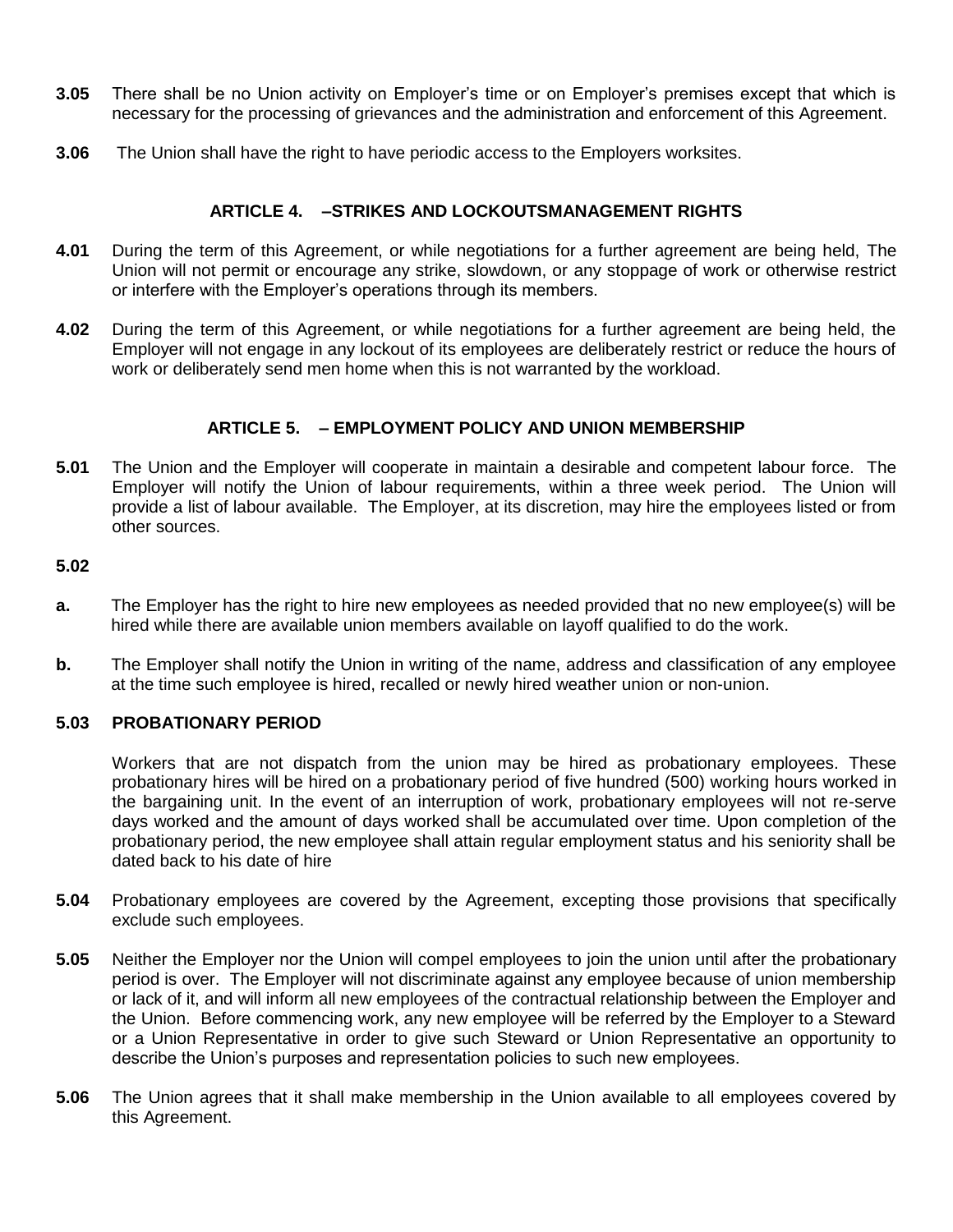#### **ARTICLE 6. – PROBATIONARY EMPLOYEES**

- **6.01** When the Employer requests a union worker and no union worker can be supplied, then the Employer may hire a probationary worker. Any probationary employees may not exceed five hundred (500) working hours. The Employer agrees to deduct from the probationary worker 3.7% of gross wages for working dues and remit this to the Union as a Work Permit Fee. The Work Permit Fees are payable to the Union by the  $15<sup>th</sup>$  of the month following the work month.
- **6.02** After the probationary employee has completed a probationary period of five hundred (500) hours, it is understood that the employee must join the Union in order to continue working. The Employer must notify the Union of the employee's classification and the hourly rate of pay. This employee will not be classified any lower than an unskilled worker. This in no way limits the Employer's right to promote a probationary employee beyond the next highest paid apprenticeship rate, or to the journeyman's rate.
- **6.03** At no time shall the number of probationary employees exceed forty (25%) of the total work force.
- **6.04** Benefit Contribution: The Employer agrees that when probationary employee is hired on as a full union member, then this probationary employee will be entitled to receive the earned contributions to the health and welfare plan in the amount of three hundred and sixty (360) hours to start their benefits, but will not receive Pension contribution until the following work month of his employment.
- **6.05** If a probationary employee does not reach the probationary three hundred and sixty hours (360) working hours and is then no longer employed by the Employer, but then returns back to employment for this Employer, the worker will be entitled to any hours he has accumulated from the Employer bound to this Agreement. This probationary employee's hours will be held for a period of twelve (12) months, at which time the Employer must request from the Union to re-employee this probationary workers again as set out in 6.02.

| May 01 2016         | <b>Wage</b> | Vac.<br>Pay | <b>Total</b><br>Wage | $H \&$<br>W | <b>Pension</b> | Org. | <b>Training</b> | <b>Total</b><br>Package |
|---------------------|-------------|-------------|----------------------|-------------|----------------|------|-----------------|-------------------------|
| Journeyman          | 37.50       | 3.75        | 41.25                | 2.75        | 4.18           | 0.25 | 0.26            | 48.69                   |
| Level 1 (0-1500)    | 23.00       | 2.30        | 25.30                | 2.75        | 4.18           | 0.25 | 0.26            | 32.74                   |
| Level 2 (1500-3000) | 25.00       | 2.50        | 27.50                | 2.75        | 4.18           | 0.25 | 0.26            | 34.94                   |
| Level 3 (3000-4500) | 27.50       | 2.75        | 30.25                | 2.75        | 4.18           | 0.25 | 0.26            | 37.69                   |
| Level 4 (4500-5600) | 33.50       | 3.35        | 36.85                | 2.75        | 4.18           | 0.25 | 0.26            | 44.29                   |
|                     |             |             |                      |             |                |      |                 |                         |
|                     |             |             |                      |             |                |      |                 |                         |
| May 01 2017         | <b>Wage</b> | Vac.<br>Pay | <b>Total</b><br>Wage | $H \&$<br>W | <b>Pension</b> | Org. | <b>Training</b> | <b>Total</b><br>Package |
| Journeyman          | 38.00       | 3.80        | 41.80                | 3.00        | 4.93           | 0.25 | 0.26            | 50.24                   |
| Level 1 (0-1500)    | 23.50       | 2.35        | 25.85                | 3.00        | 4.93           | 0.25 | 0.26            | 34.29                   |
| Level 2 (1500-3000) | 25.50       | 2.55        | 28.05                | 3.00        | 4.93           | 0.25 | 0.26            | 36.49                   |
| Level 3 (3000-4500) | 28.00       | 2.80        | 30.80                | 3.00        | 4.93           | 0.25 | 0.26            | 39.24                   |

### **ARTICLE 7. –WAGES**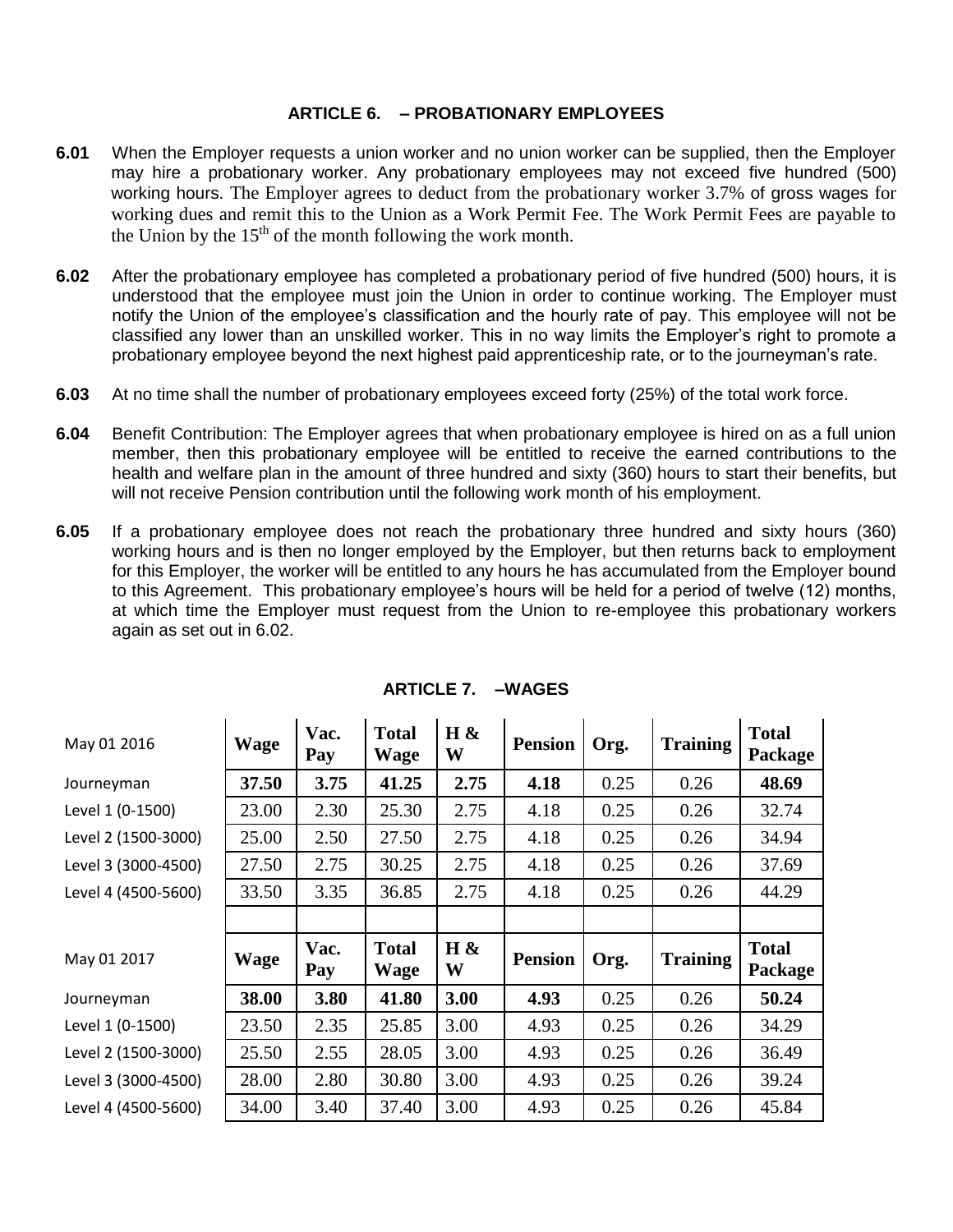| May 01 2018         | <b>Wage</b> | Vac.<br>Pay | <b>Total</b><br><b>Wage</b> | $H \&$<br>W | <b>Pension</b> | Org. | <b>Training</b> | <b>Total</b><br>Package |
|---------------------|-------------|-------------|-----------------------------|-------------|----------------|------|-----------------|-------------------------|
| Journeyman          | 38.00       | 3.80        | 41.80                       | 3.00        | 4.93           | 0.25 | 0.26            | 50.24                   |
| Level 1 (0-1500)    | 23.50       | 2.35        | 25.85                       | 3.00        | 4.93           | 0.25 | 0.26            | 34.29                   |
| Level 2 (1500-3000  | 25.50       | 2.55        | 28.05                       | 3.00        | 4.93           | 0.25 | 0.26            | 36.49                   |
| Level 3 (3000-4500) | 28.00       | 2.80        | 30.80                       | 3.00        | 4.93           | 0.25 | 0.26            | 39.24                   |
| Level 4 (4500-5600) | 34.00       | 3.40        | 37.40                       | 3.00        | 4.93           | 0.25 | 0.26            | 45.84                   |

### **Union Dues will be deducted at 3.7% (three point seven percent) of the Total Package**

#### **7.01**

- **a.** In order for apprentices to move from Level One to Level Two, they must have completed Level 1 Cement Mason on the job training as defined in the collective agreement plus having attained a certification in Level 1 Cement Mason program when available by the union. In addition to move from Level Two to a Level Three apprentices must have completed Cement Mason training on the job as defined in the collective agreement and attained certification in the Cement Mason program when available by the union. In order to receive a level increases the worker must complete the required hours, training and be sign off by the employer's foreman before moving to the next level. If the member cannot advance to the next level then the employer must ensure that the employee works on what is needed to advance. After the worker completes another five (500) hours then the employer and the union will review this member skill set and then the worker will be advanced to the next level. All Apprentices will try to obtain a certificate of qualification for cement mason before becoming a journeyman. The Employer may increase the hourly rate at its discretion.
- **b.** The Employer shall have the discretion to determine rate and classification for individual employees that have not been referred out by the Union. The hourly rates set out above are a minimum. The Employer may increase the hourly rate at its discretion.
- **c.** The Working Foreman shall receive journeyman wage rate plus a \$3.00 premium per hour.
- **d.** Student employees hired to work on employer job sites will not be paid any lower than a rate of eighteen (18.00) dollars per hour. Student employees will be classified as probationary employees. Any returning Student the following calendar year will be permitted to carry forward their earned hours and classification from the previous year.
- **e.** The Employer agrees to deduct 3.7% of the total wage package payable to the employees as union dues and to remit same to the union in accordance with Article 14
- **f.** The employer will try and insure that there are no more (3) Apprentices per Journeyman or 'employee in charge' per designated job site. Unless it is not feasible to do so on a job site.
- **g.** There shall never be more than one (1) student employee per designated job site.

#### **7.02 Reporting Pay**

The Employer agrees to pay a minimum of two (2) hours wages in the event that an employee reports to work in the usual manner and is prevented from starting work due to any cause not within the control of the Employer. Employees must contact the Employer prior to leaving for work if the weather is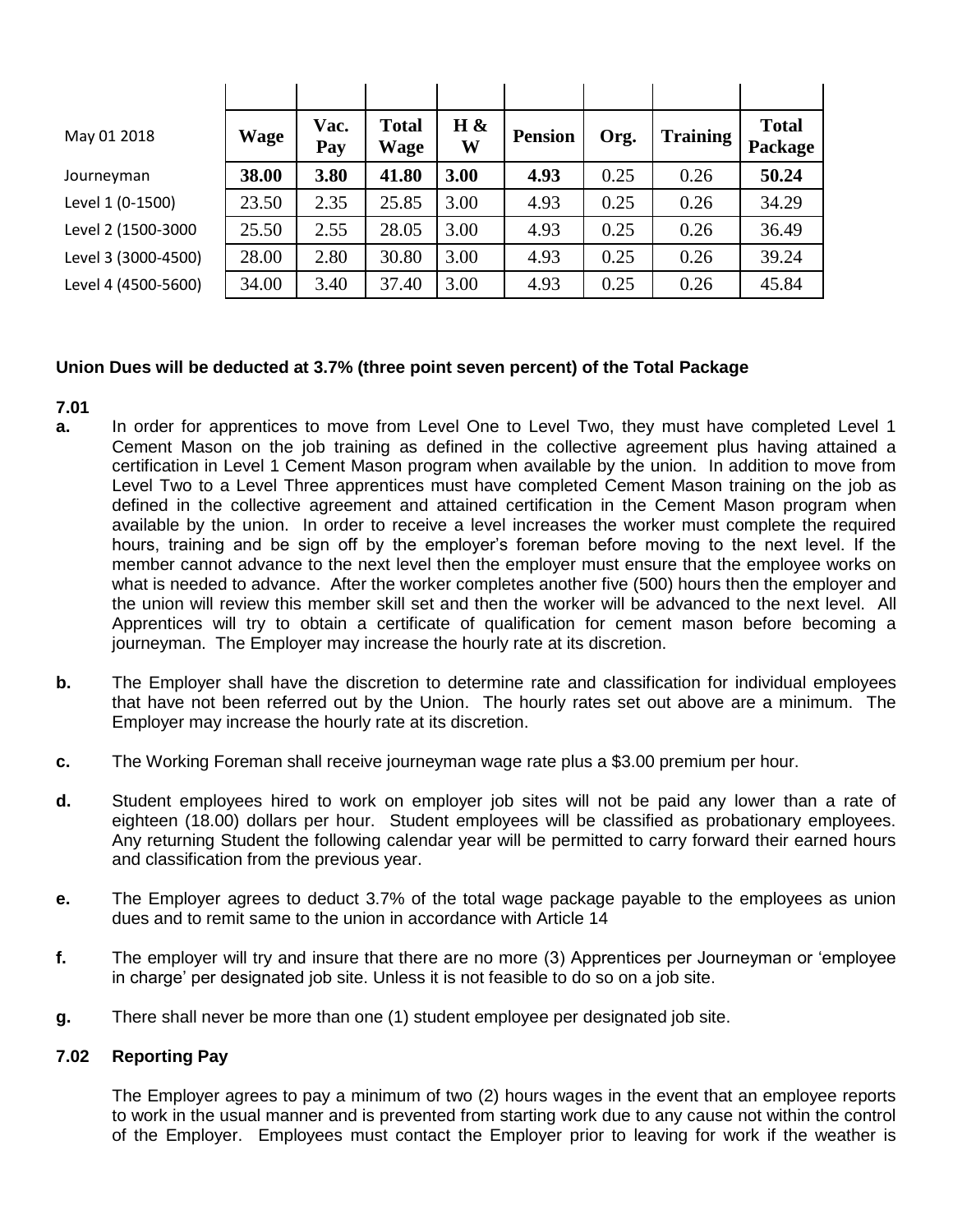questionable. For greater clarification, the Employer or Foreman must authorize an employee's attendance at work in order for an employee to receive payment under this Article. Employees eligible for reporting pay may be requested to take alternative temporary work.

**7.03** An employee will not be required to work in rain unless an emergency or urgent situation occurs (e.g. a pour has begun, concrete is en route). In these situations employees will be provided full rain gear for which the employee shall be responsible. A maximum on one (1) set of full rain gear will be provided per employee per calendar year, paid for by the Employer. Rain gear will be replaced by the Employer where damage occurs due to reasonable wear and tear as verified by the attending supervisor.

#### **ARTICLE 8. –HOURS OF WORK, REST PERIODS, OVERTIME AND SUNDAY LABOUR, SHIFT PREMIUM**

**8.01** The regular work week shall consist of five (5) workdays, Monday to Friday inclusive.

#### **8.02**

- **a.** Work performed in excess of Fifty (50) hours per week shall be paid at the rate of one and a half (1½) times the employees regular hourly rate.
- **b.** Work performed in excess of ten (10) hours per day shall be paid at the rate of on and a half (1½) times the employee's regular hourly rate.
- **c.** All work performed on a Saturday shall be paid at one and a half (1½) times an employee's regular hourly rate.
- **8.03** Shift Premium will be paid for any shift that starts after 3 pm. Shift premium rate of four dollars and fifty cents (\$4.50) will be paid above the employees' normal rate of pay.
- **a.** There shall be no regular work done on Sunday. If extraordinary circumstances necessitate work on Sunday, those employees willing to work on Sunday will be scheduled to work and will be paid two (2) times their regular hourly rate for all hours worked on Sunday.
- **8.04** Where Saturday or Sunday work, sporadic winter work or call-ins are necessary, the Employer shall enlist sufficient labour for the available work by offering such work to employees in order of seniority. If a sufficient number of employees do not volunteer to work the weekend, call-in or available winter work, the Employer may require a sufficient number of employees to work, in reverse order of seniority. Employees shall not be required to work consecutive weekends.
- **8.05** There shall be two (2) coffee breaks of ten (10) minutes during each per day, one in the forenoon and one in the afternoon. Coffee breaks shall be considered as timed worked. There shall be one (1) lunch break of thirty (30) minutes taken near the midpoint of each workday. Lunch breaks shall not be considered as time worked. Breaks shall be taken as much as possible during natural work interruptions.

### **ARTICLE 9. – VACATION AND VACATION PAY**

- **9.01** Approval of vacation time is subject to the following conditions:
- **a.** Vacation requests received six (6) months or more in advance of the requested vacation date will be approved by seniority. The Employer will respond in writing to such vacation requests at a date no later than six (6) months in advance of the time period requested. Vacation requests received with less than six (6) months of notice will be scheduled on a "first come. First serve" basis.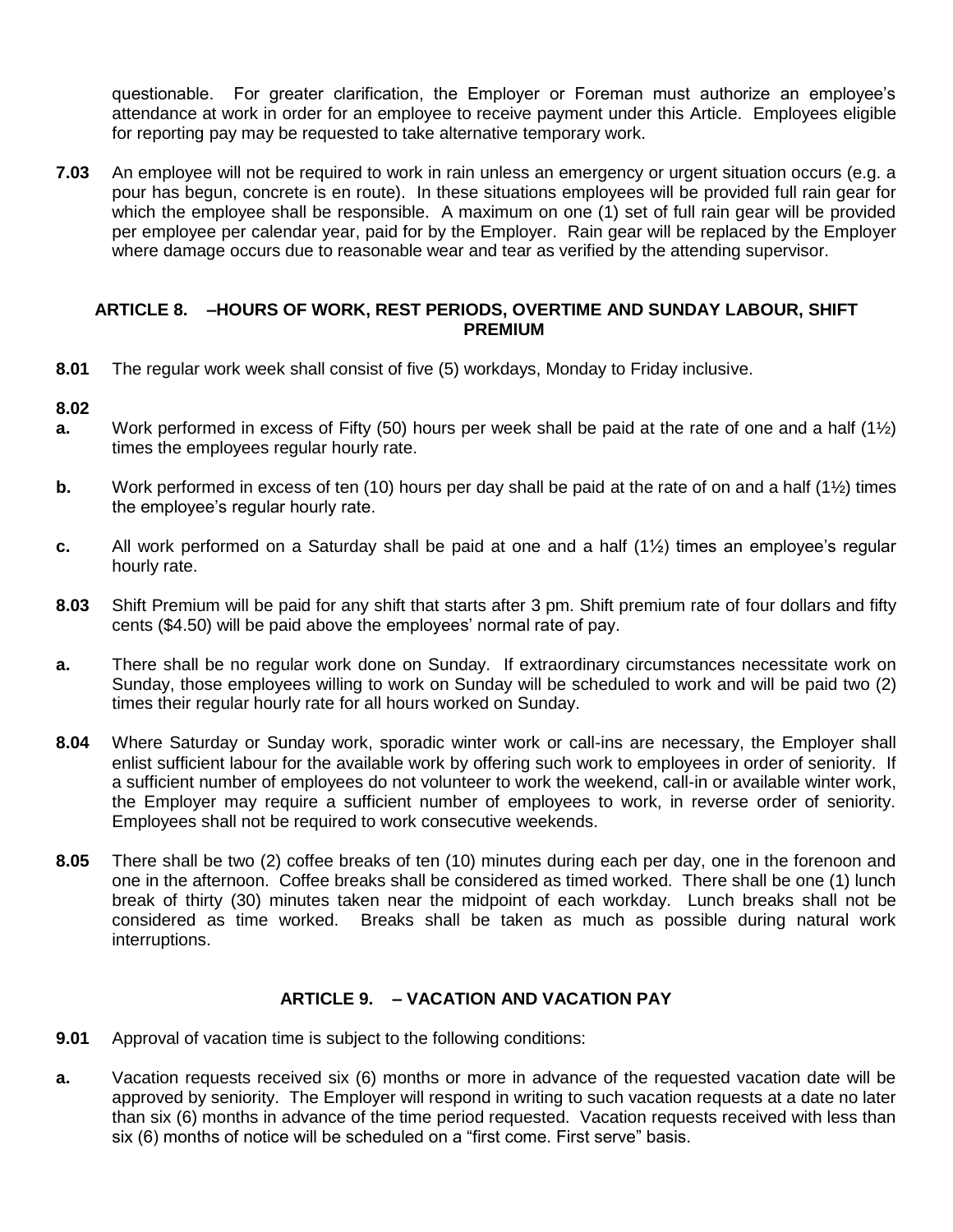- **b.** Employees may not take more than two (2) weeks of vacation between May 1 and September 30 each vacation year. Vacation weeks during this time period may not be taken consecutively.
- **c.** All requests for vacation time shall be made in writing to the Employer's office or on a vacation schedule posted by the Employer.
- **d.** Approval of vacation time is subject to operational requirements and shall not be unreasonable denied. The Employer will respond in writing to vacation requests within three (3) days from the date the request was submitted.

### **ARTICLE 10. - HOLIDAYS**

- **10.01** The following are recognized as holidays under the collective agreement:
- **a.** New Year's Day, Family Day, Good Friday, Victoria Day, Canada Day, Civic Holiday, Labour Day, Thanksgiving Day, Christmas Day and Boxing Day; and
- **b.** Any additional legislated holiday under the *Employment Standards Act, 2000.*

### **ARTICLE 11. - SENIORITY**

- **11.01** Seniority of employees shall be recognized within their respective job classifications.
- **11.02** Seniority lists shall be maintained at all times by the Employer and shall be available to the Union for inspection to the extent reasonably necessary for the Union to ascertain the seniority status of an Employee within its jurisdiction. The Employer shall post on the union bulletin board space an updated copy of the seniority list at the beginning of each month. The list shall show total hours worked for each employee.
- **11.03** Seniority rights shall cease for any employee who:
- **a.** Voluntarily quits the employ of the Employer;
- **b.** Is discharged and such discharge be not reversed through the Grievance Procedure;
- **c.** Fails to report on the first day following the expiration of a leave of absence, unless he has a justifiable reason;
- **d.** Is laid off for a continuous period of more than four (4) consecutive months;
- **e.** does not return from layoff within two (2) workdays of recall if unemployed or within seven (7) workdays of recall if employed elsewhere, unless definite arrangements have been made with the Employer to return.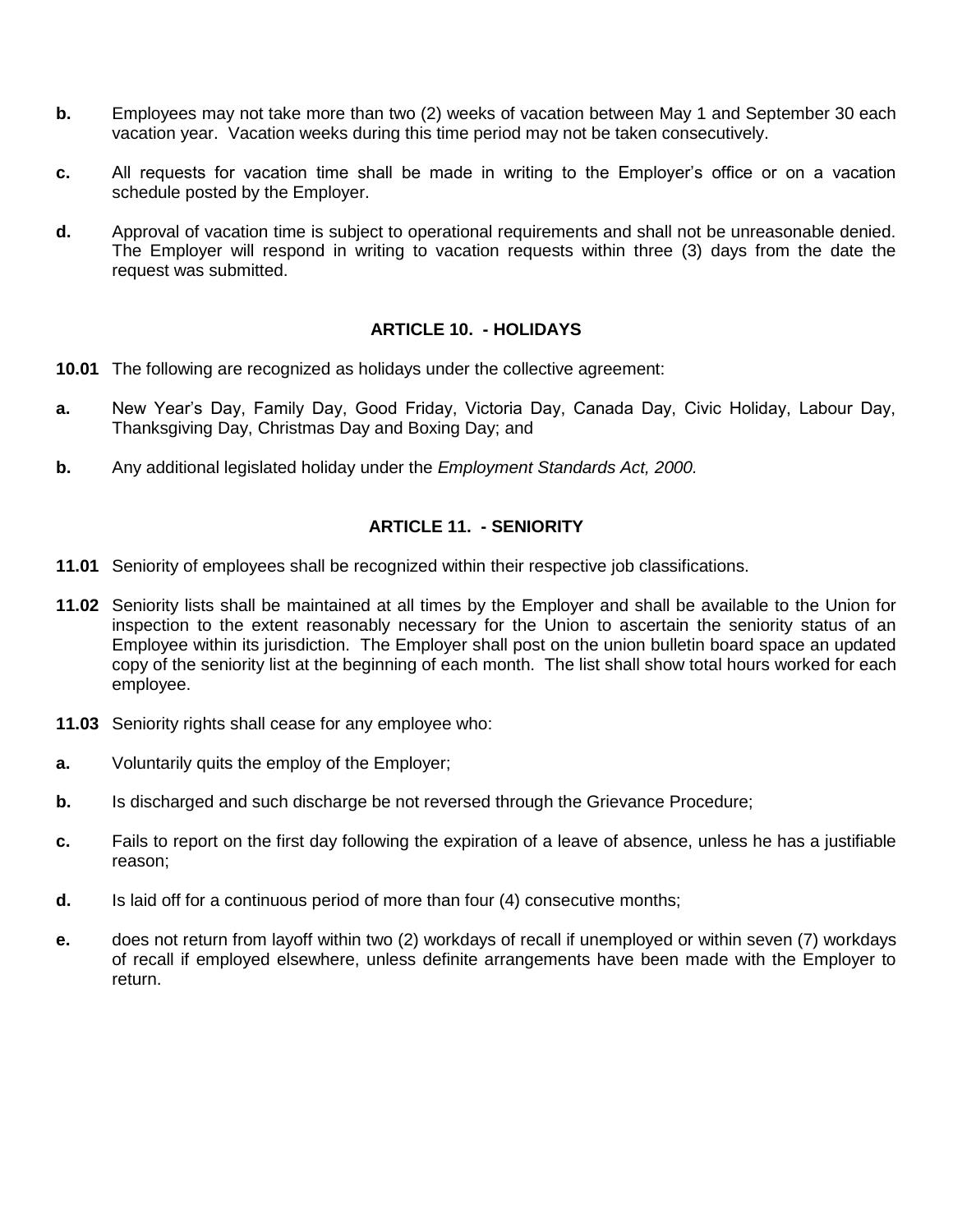### **ARTICLE 12. - TRANSPORTATION AND TRAVEL**

**12.01** Travel time is to be paid at the employee's normal rate of pay from the boundaries and then back to the boundaries.

Boundaries for the Toronto area shall be on:

East  $-$  Highway 12

West – Highway  $25$ 

North –  $\mu$  Highway 9

Boundaries for all other Board areas will be sixty (60) km radius from the city hall.

### **12.02**

- **a.** If an employee's car is authorized by the Employer or Foreman to be used for transportation of employees to and from jobsites, the driver shall be paid fifty five (\$0.55) cents per kilometre for such use.
- **b.** When an employee's vehicle is used for hauling company materials, with the authorization of the Employer or Foreman, the driver of the vehicle shall be paid twenty-five (\$0.25) cents per kilometre for such use in addition to mileage specified in **12.02 a.** above.
- **c.** Mileage reimbursements shall be submitted along with time sheets.
- **12.03** Employees shall be obliged to travel together as much as possible to eliminate unnecessary car usage. As long as the employee agrees to car pool.
- **12.04** Drivers of any employer's vehicle shall be paid their rate of pay to and from the shop yard.
- **12.05** The cost of medical certification to renew an AZ or DZ driver's license shall be shared between the Employer and the employee, for employees who have attained twelve (12) months of seniority, so long as the employee commits to employment with the Employer for a minimum period of one year after the medical certification. If the employee resigns his employment with the Employer prior to completing the one year period, the Employer may deduct a prorated portion of the cost of the medical certification from the employee's last pay cheque.

#### **12.06**

- **a.** If, as a matter of insurability, the Employer is given an insurance surcharge to insure a certain driver under the Employer's insurance, that certain driver will be responsible to reimburse the Employer for such an insurance surcharge.
- **b.** If an employee has his driver's license taken from him and/or becomes uninsurable under terms of the Employer's automobile insurance, these may be grounds for termination of employment. Prior to any discipline issued under this article, a disciplinary meeting must be held. The Union Representative shall be advised of the matter and must be in attendance for such meeting.

### **12.06 PARKING**

To be reimbursed up to \$30 per day with receipt. Termination can occur if worker is caught remitting more than one receipt per day unless the worker has been sent to more than one location in a day.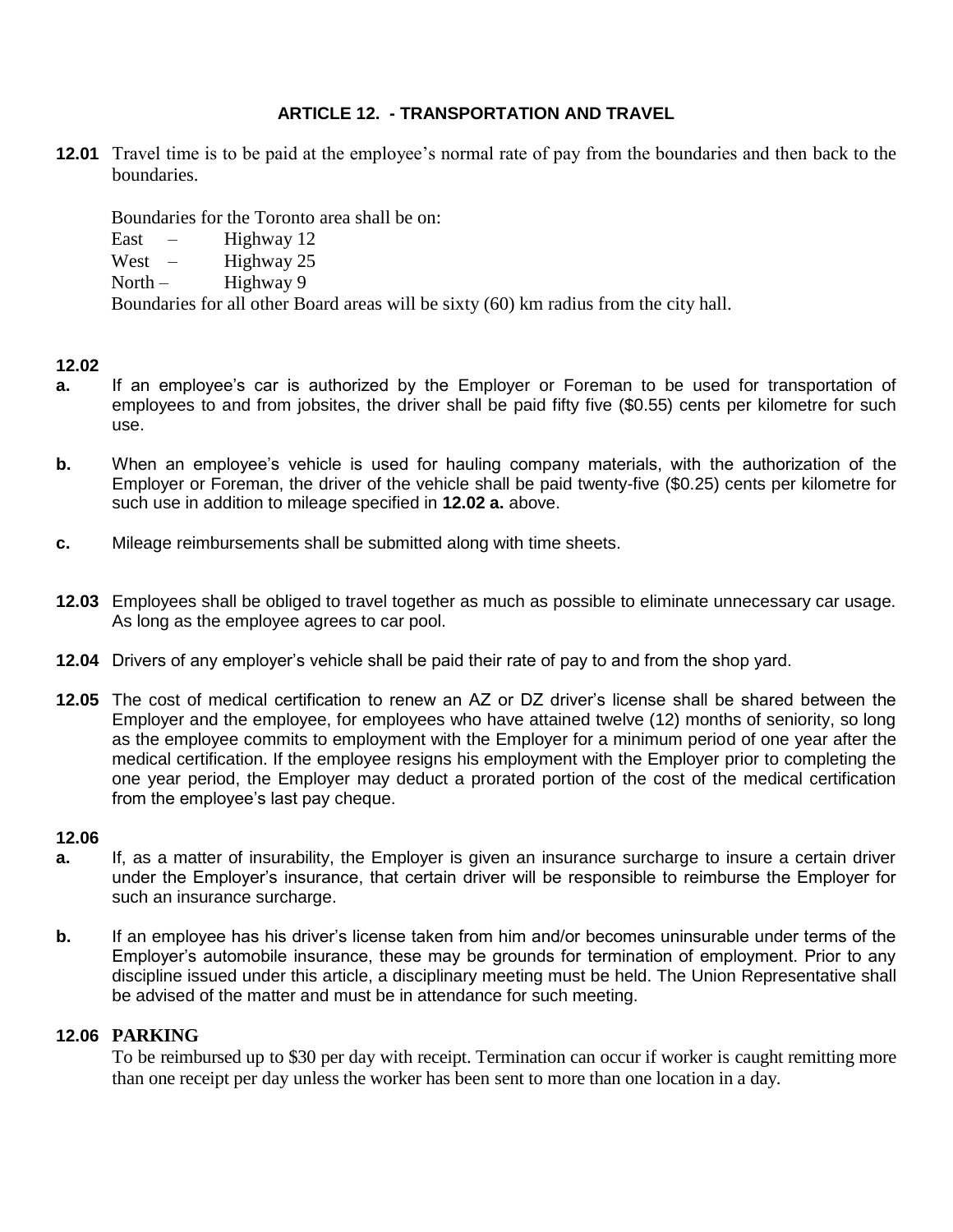### **ARTICLE 13. - PROTECTIVE EQUIPMENT**

#### **13.01 Boot Allowance**

The Employer shall reimburse for, or arrange for the purchase of replacement safety boots, each calendar year to a total of two hundred (\$200) dollars for employees who have attained twelve (12) months of seniority. Employees may make multiple submissions for reimbursement each year. Employee allowance accounts shall be renewed effective the date of hire. The Employer, as needed due to reasonable wear and tear, will replace rubber boots. Necessity of replacement rubber boots is to be verified by the supervisor.

**13.02** The Employer shall supply all required tools and safety equipment including, but not limited to hard hat, safety vest, gloves, and hearing protection. The employee shall be responsible for the care and cleaning of Employer supplied tools and safety equipment. The Employer as needed due to reasonable wear and tear as verified by the Employer or supervisor shall replace Employer supplied tools and safety equipment. The Employer shall also replace, with like quality, employee tools and coveralls due to normal wear and tear as verified by the Employer or supervisor.

### **ARTICLE 14. - UNION FUNDS**

#### **14.01 Training Fund**

- **a.** The Employer shall contribute and remit such contributions to the Union's Training Fund for each hour worked by each employee covered by this Agreement.
- **b.** Training Fund shall be used by the Union to assist members in exercising their right to work and have access to job sites, to educate and instruct members in the competent practice of their trade.
- **c.** The total amount owing shall be remitted monthly to the Union by the 15<sup>th</sup> of the month following the month for which the contributions were made. Contributions shall be itemized separately on the remittance form.

#### **14.02 Organizing Fund**

- **a.** The Employer shall contribute and remit such contributions to the Union's Organizing Fund for each hour worked by each employee covered by this Agreement.
- **b.** The Organizing Fund shall be used by the Union for the promotion of the industry, to promote unionized construction, and for other purposes as determined by the Union to strengthen the position of the Union and its members in the industry.
- **c.** The total amount owing shall be remitted monthly to the Union by the 15<sup>th</sup> of the month following the month for which the contributions were made. Contributions shall be itemized separately on the remittance form.

#### **ARTICLE 15. - LEAVES OF ABSENCE AND BEREAVEMENT PAY**

**15.01** The Employer shall grant leaves of absence without pay for legitimate personal reasons. It is understood that any leave of absence is subject to reasonable notice being given to such Employer. In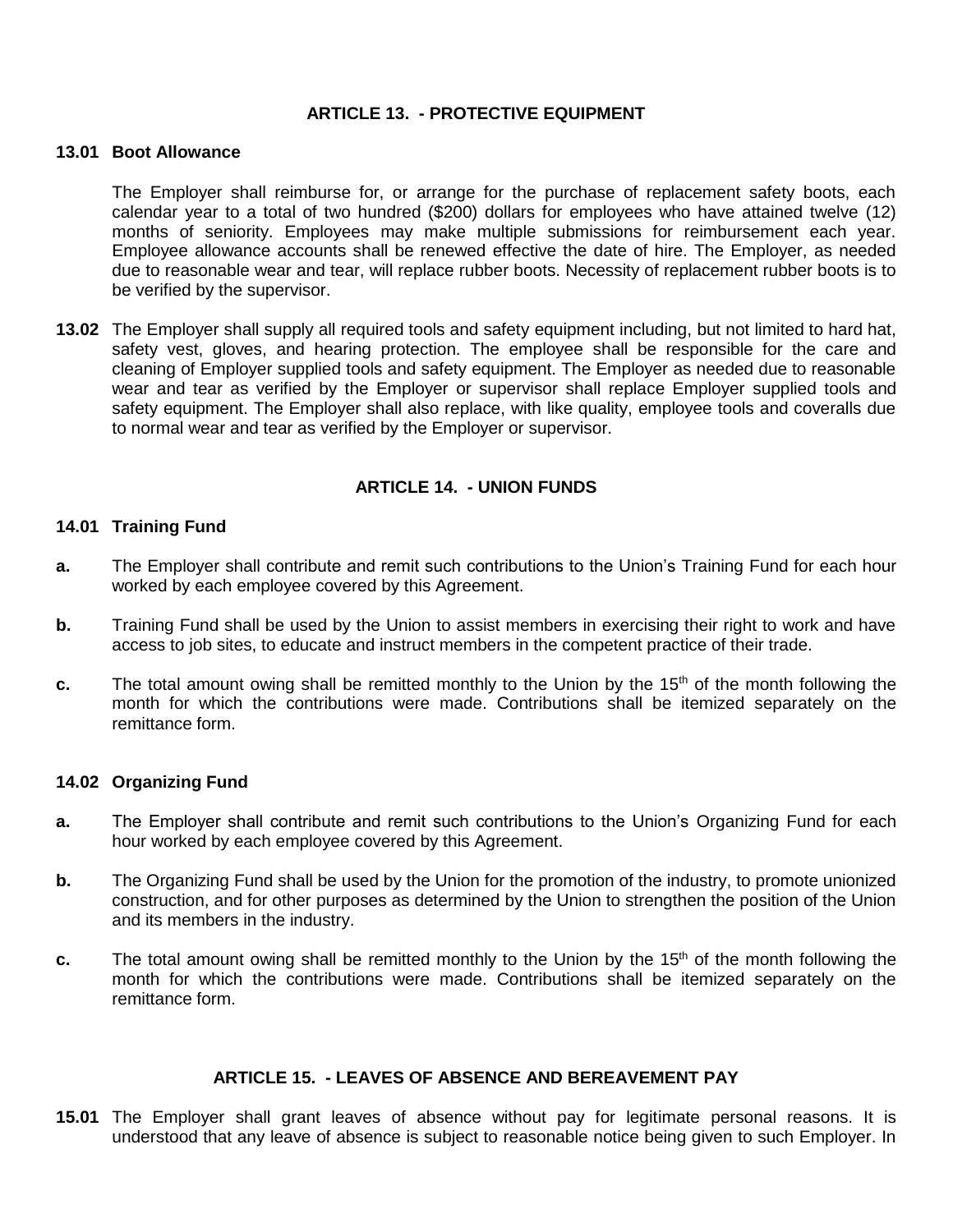the event such leave of absence is not used for the purpose granted, the employee may be subject to disciplinary action up to and including dismissal.

- **15.02** The above shall not preclude extensions for personal illness where it is established in an application prior to the expiration of the leave of absence that such request for extension is justified.
- **15.03** Bereavement Leave The immediate family in this Article shall mean "spouse" or "(step-) child". The close extended family in this Article shall mean "(step-) parents (-in-law)", "son/daughter-in-law", "brother/sister-in-law". The extended family shall mean "nieces/nephews", "grandparents" and grandchildren".
- **15.04** An employee shall be granted the following days off work without pay in the following situations: Five (5) days in case of death of a member of the immediate family; three (3) days in case of the death of a member of the close extended family; and one (1) day in the case of a member of the extended family

#### . **15.05 Jury Duty and Witness Duty**

It shall be the employee's responsibility to advise the Employer immediately of the date(s) he is to serve on witness duty.

### **ARTICLE 16. - DISCHARGE, SUSPENSION AND WARNING**

- **16.01** When the attitude or performance of an employee calls for a warning by the Employer, such a warning shall be documented, and a copy of this warning will be forwarded immediately to the regional office of the Union.
- **16.02** A steward must be present for all meetings of a disciplinary nature between the Employer and an employee.
- **16.03** An employee may be suspended or discharged for just cause by the Employer. Within five (5) workdays following suspension or discharge, the employee involved together with a Steward and/or Union Representative, may interview the Employer concerning the reason leading to the suspension or discharge. Within five (5) workdays following the interview, the Union may submit the complaint to arbitration.

### **ARTICLE 17. - PENALTIES**

**17.01** With respect to the remittances and contributions outlined in Articles 6, 9, and 14, the Employer agrees to observe the time limitations for making such remittances and contributions.

#### **17.02**

- **a.** In the event such remittances are received after the due date, the Employer shall pay liquidated damages to the Union and its various Funds, as the case may be , at the rate of three (3%) percent per month, calculated and compounded monthly on the gross amount overdue.
- **b.** In addition to the above, the Employer shall compensate the Union in full for all costs associated with the collection of such overdue remittances, including legal or accountant's fee and the full cost of any arbitration hearing.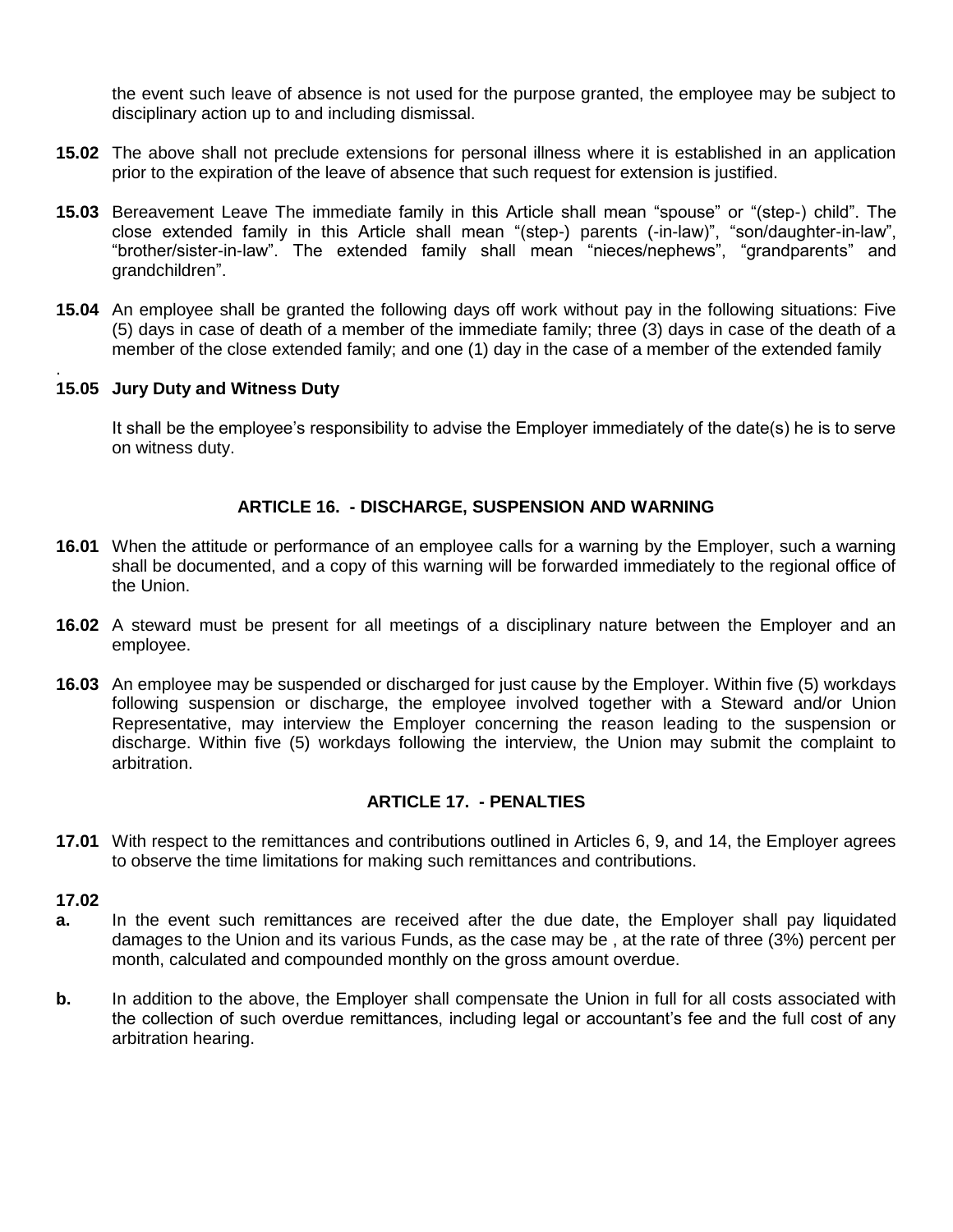### **ARTICLE 18. - PAYMENT OF WAGES**

 Payment of wages shall be made weekly for the work performed during the preceding work week. Payment is to be made by cheque or by electronic bank transfer at the option of the Employer, weekly, and by no later than 12:00 p.m. Friday each week.

#### **ARTICLE 19. - LAY OFF OR TERMINATION**

When the Employer deems it necessary to reduce the work force, he shall inform the Union on the need for lay-offs. When, in the opinion of the Employer and the Union a reduction of the work force is inevitable, probationary employees shall be laid off first. If further reductions are necessary, the Employer and the Union shall jointly determine the order of lay-off and in doing so, they shall be guided by the following considerations:

- **a.** seniority standings of the employee;
- **b.** ability of the employee to perform the work available at the reasonably accepted standard;
- **c.** any other mutually agreed layoff method in which an employee voluntarily accepts a short term layoff.

In case of layoff, an employee shall be given at least five (5) workdays notice or pay in lieu of notice. In case of resignation of employment, an employee shall provide the Employer with at least five (5) workdays of notice of such resignation.

Any appeal in regard to a layoff must be taken under the first step of the Grievance Procedure hereinafter set forth within five (5) workdays after notice of layoff has been given or should have been given.

Whenever a Record of Employment and pay cheques are not given to employees at the time of termination, they shall be either available for pick-up or sent by the Employer to the employee by registered letter to his last known address within forty-eight (48) hours from the time of termination, unless termination is voluntary, in which case he will receive them by his next regular pay period.

### **ARTICLE 20. - EMPLOYMENT BENEFIT TRUST FUNDS**

- **20.01** In addition to the regular hourly rates to be paid to the employees, referred to in Article 7, the Employer shall contribute to the Union's Benefit Trust Fund, all union dues and the amounts shown per hour for Health and Welfare, Pension, Training Fund, Organizing Fund for every hour worked by all employees employed by the Employer in accordance with Article 2 of this Agreement.
- **20.02** Such contributions/deductions shall be forwarded by first class mail, post-marked no later than the fifteenth  $(15<sup>th</sup>)$  day of the month following the month in which the hours have been earned, or delivered by the twentieth ( $20<sup>th</sup>$ ) day of the month following the month in which the hours have been earned and shall be accompanied by a remittance report listing each employee on the form provided by the Fund Administrator. Each monthly report and contribution shall include all obligations arising from hours worked up to the close of the Employer's payroll ending nearest to the last day of the preceding calendar month. Such contribution shall be made by cheque payable to the Trust Fund, as directed by the Fund Administrator.
- **20.03** Notice of delinquency shall be given by the Union to the parties affected. In the event that any contributions or deductions required to be made by this Agreement are received by the Union or Fund Administrator after the due date, the Employer shall pay liquidated damages to the Union at the rate of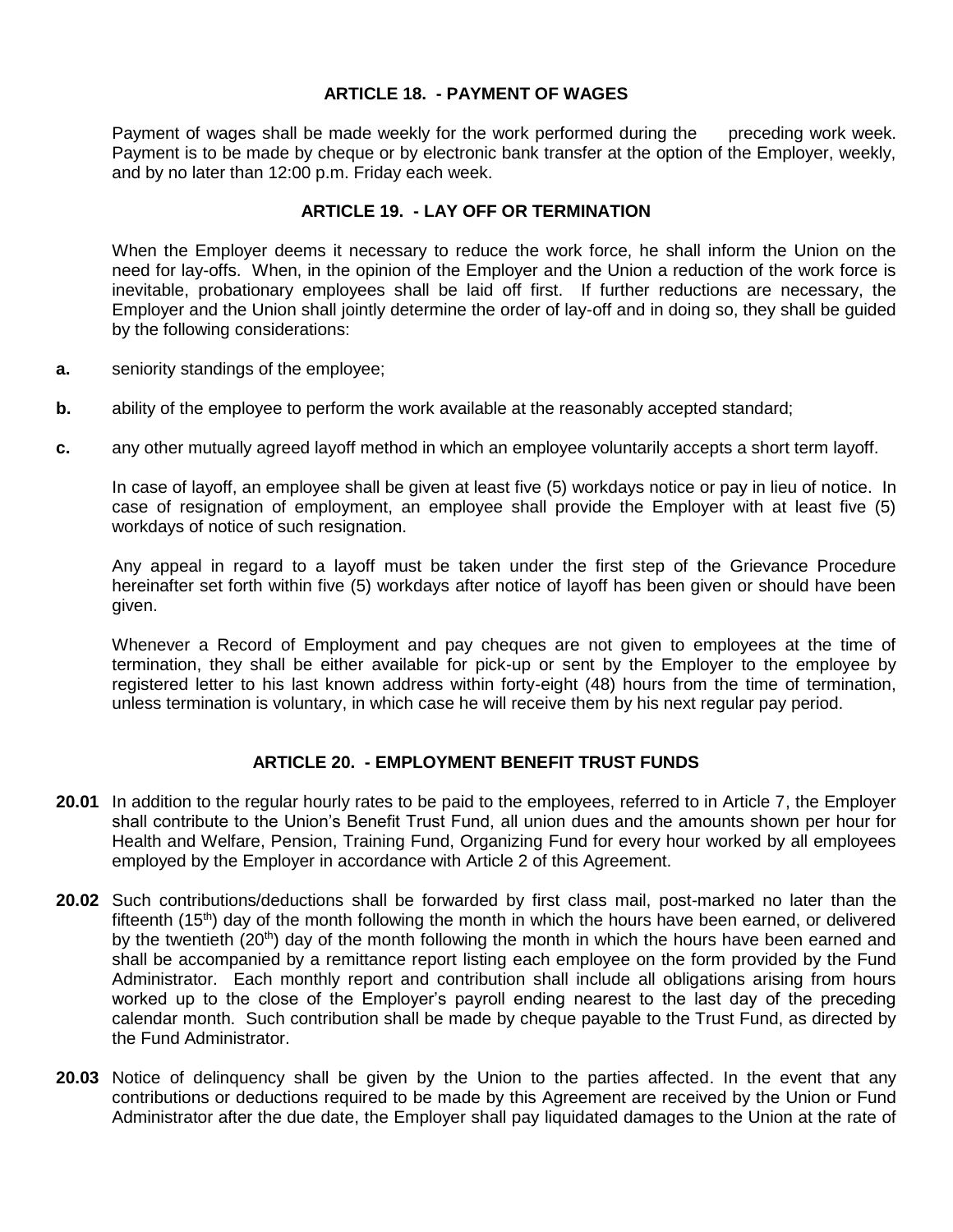two percent (2%) per month or fraction thereof (being the equivalent of twenty-four percent (24%) per annum calculated monthly not in advance) on the gross amount overdue.

**20.04** If the Employer does not have any employees in its employ, it shall submit a "Nil Report"

### **ARTICLE 21. - ROOM AND BOARD ALLOWANCES**

**21.01** Boundaries for Board Area One are to be defined as Essex and Kent County

Boundaries for the Toronto area shall be on: East  $-$  Highway 12 West – Highway 25 North – Highway 9 Boundaries for all other Board areas will be sixty (60) km radius from the city hall.

Where an employee is required to work more than sixty (60) km beyond the prescribed boundaries, the Employer shall reimburse the employee in accordance with one of the following, based on seven (7) days a week:

One hundred and twenty-five (\$125.00) per day for meals and accommodations; or

The actual cost of a reasonable level of accommodation and meals supported by receipts; or The Employer is to arrange and provide the employee, at no cost, with a reasonable level of accommodation and meals daily.

Any one of the three above is to be decided by the employer before the start of a project and cannot be changed after the work has started.

In the event that it is not possible to obtain accommodation within a twenty-five (25) kilometre radius of the out of town job, employees shall receive travel time and shall be reimbursed for fuel costs, for all kilometres traveled in excess of the said radius.

### **ARTICLE 22. - MEAL ALLOWANCES**

**22.01** Any employee working outside of the city limit boundaries in Article 12.01, who returns home on a daily basis and whose paid hours in a day (including travel time) exceed twelve (12) hours, shall receive a meal allowance of fifty dollars (\$50.00) per day.

### **ARTICLE 23. - TOOLS –EQUIPMENT**

- **23.01** The Employer shall supply the employees with whatever tools are necessary to perform the job function assigned. The Employer shall supply Construction Safety Association (CSA) approved rubber boots and rainwear to all employees who are required to work during inclement weather and under abnormal conditions. The Union recognizes the right of the Employer to economically supervise the distribution of clothing provided and will co-operate with the Employer to prevent wasteful practices.
- **23.02** All employees must supply their own CSA Green Tag Safety Boots. Tools required during training and which wall workers shall have are: 1 – Hammer, 1 – Tape Measure, 1 – Steel Float, 1 – Wood Float, .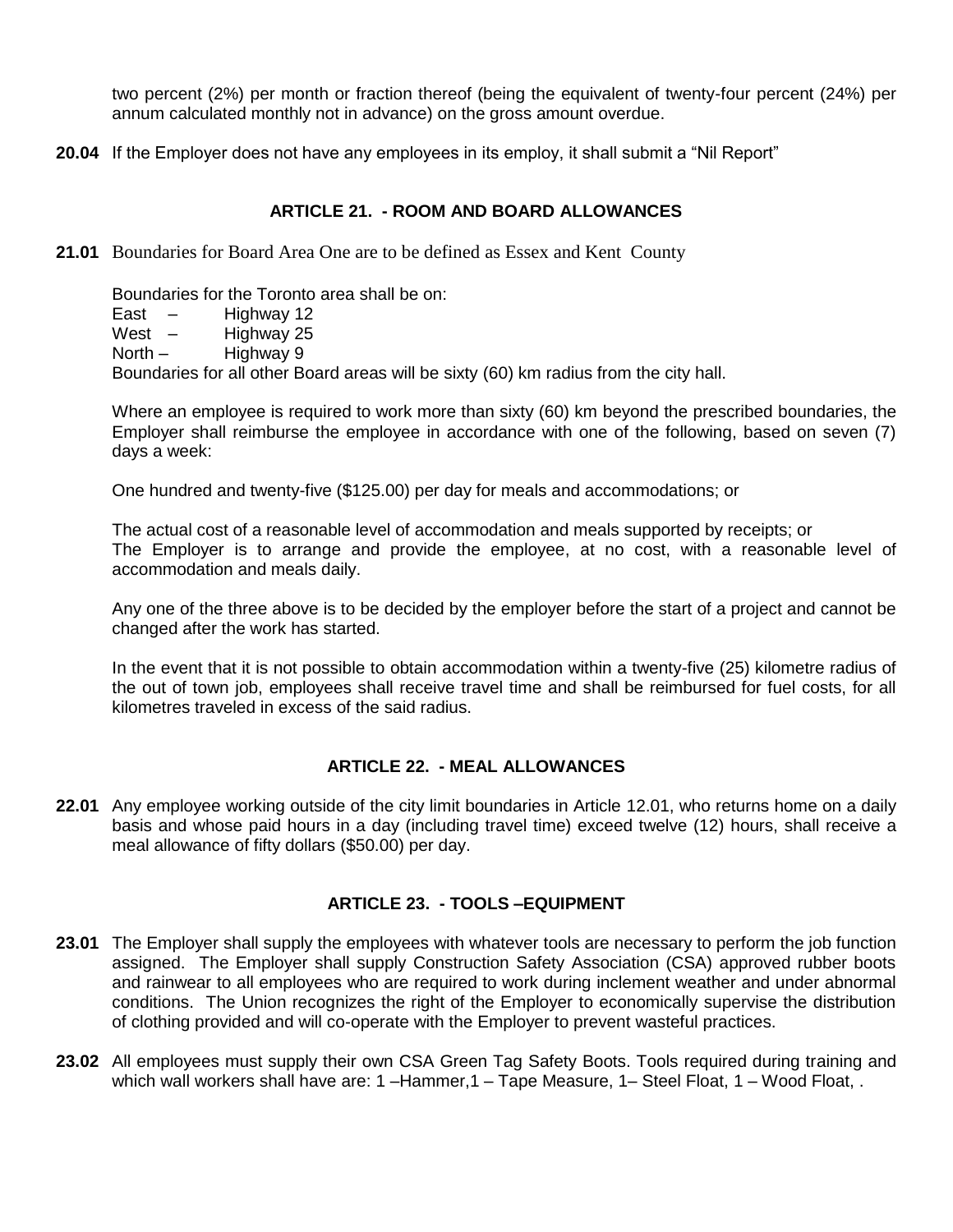- **23.03** The Employer shall supply and ensure that all necessary required and/or reasonable harness, lanyard, rob grab, hooks, tie-on and other safety devices are installed and in place to allow all members of the Union to attach and tie on their safety harnesses and/or straps.
- **23.04** The Employer shall replace all above equipment when worn or destroyed by abnormal and unused ware and tear of the tool upon presentation of the worn-out item. Any lost items will be replaced at the employee's expense.
- **23.05** Every employee shall, as a condition of employment obtain and maintain all current Health and Safety certificates and training mandated by the Occupational Health and Safety Act for the type of work performed or as mutually agreed to by the Union and the Employer.

### **ARTICLE 24. - REPETITIVE VIOLATIONS OF THE COLLECTIVE AGREEMENT**

**24.01** The parties agree that where an Employer has repeatedly violated the terms and provisions of the Collective Agreement with respect to payment of wages or the remittances required by the Collective Agreement to be paid to the Union, the Union may request a complete financial audit of the Employer's books and records by a qualified accountant to be chosen by the Union. If following the completion of the audit, the Employer is found to have further violated any of the terms and provisions of the Collective Agreement, then, in addition to any other damages or payments which the Employer may be liable for, the Employer will reimburse the Union for the full costs of the audit.

### **ARTICLE 25. - SUCCESSORS AND ASSIGNS**

**25.01** The Employer hereby confirms that it is not carrying on associated or related activities or business by or through more than one corporation, individual, firm, syndicate, or other entity or association or any combination thereof, under common control or direction that is not signature to the Collective Agreement.

#### **ARTICLE 26. - GENERAL/HEALTH AND SAFETY**

- **26.01** The parties of this Agreement agree to work together and co-operate in accident control and prevention. On job sites with five (5) workers or less, any employee will report to the foreman for corrective action of any unsafe conditions which are brought to his attention and on no account shall any employees be discharged for not working under unsafe conditions.
- **26.02** An employee who, during working hours, suffers a compensable injury and is required to leave for treatment, or is sent home for such injury, shall receive payment for the remainder of the shift at his regular rate of pay.
- **26.03** The Employer shall, at his expense, furnish to any work person injured in his employment who is in need of it, immediate conveyance to a hospital or to a physician. It is further agreed that an ambulance shall be used where necessary and possible.
- **26.04** The Employer shall, as a condition of employment, be required to wear a safety helmet and safety goggles of a type approved by the CSA. The Employer agrees said helmet and goggles shall be supplied to him at a reasonable cost to the employee which will be reimbursed upon return of said equipment.
- **26.05** All protective clothing and equipment required by law for the work being performed shall be provided by the Employer and shall remain the property of the Employer. A charge may be applied by the Employer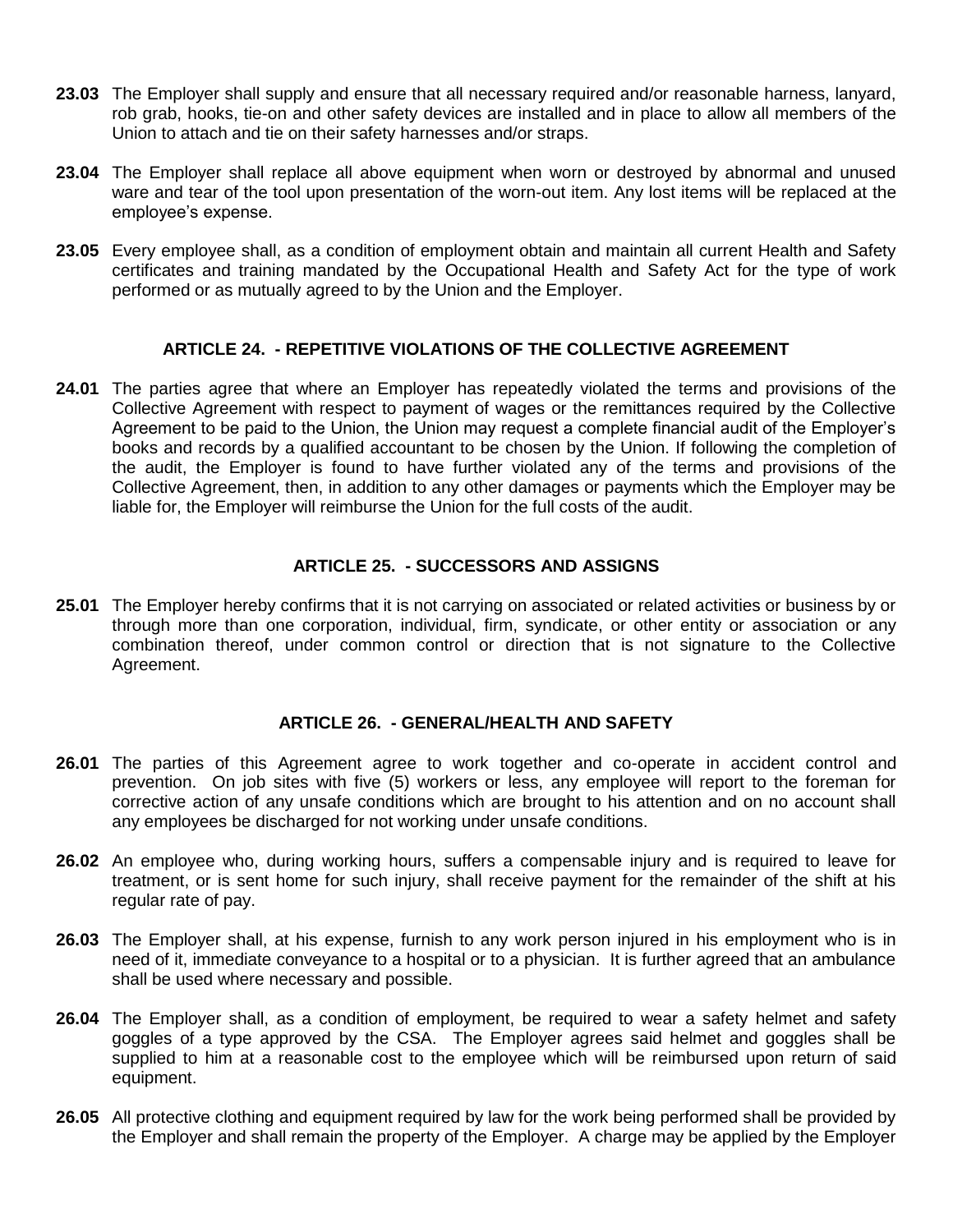for said clothing and equipment providing the employee is reimbursed upon returning said clothing and equipment. Should said protective clothing and safety equipment need to be replaced due to wear and tear, there will be no charge for any replacement.

- **26.06** On every project, the Employer shall provide a sanitary place of shelter with tables and benches which is separate from the other trades and equipment to all employees covered under this Agreement. The place of shelter shall be heated during cold weather.
- **26.07** The Employer shall also provide a safe place for employees to keep their tools that is separate from the lunchroom and it shall be kept locked at all times when employees take their tools out. Security during working hours shall be the responsibility of the Employer.
- **26.08** Properly cooled drinking water and toilet facilities shall be provided as soon as possible at the work site. Municipal sanitary conditions, as described in the Ontario Construction Safety Act, shall be maintained at the work site. No worker shall use or be required to use a dipper or drinking cup in common with other workers.
- **26.09** The employees shall be allowed fifteen (15) minutes time each day without loss of pay before quitting time, for wash-up, clean-up and packing up their tools, etc. However, employees must not leave the job site before the end of their shift.

### **ARTICLE 27. GRIEVANCE PROCEDURE AND ARBITRATION**

- **27.01** Where differences arises between the parties hereto, and any person upon whom this Agreement is binding, relative to the interpretation, application or administration of this agreement, including any questions as to whether the matter is arbitral, or where an allegation is made that this Agreement has been violated, the matter shall be adjusted under the following provisions.
- **27.02** No adjustment of complaint or settlement of grievances shall be made that is inconsistent with the terms and provisions of this Agreement. No Employer, Association or Union shall make any private arrangement that may conflict with the terms and provisions of this Agreement.
- **27.03** A time of sixty (60) calendar days from the actual knowledge of the grievance by the Business Representative shall apply to filing of grievances with respect to wage claims, contributions for welfare, pension or supplementary unemployment benefit plans, vacation and statutory holidays pay, deductions fro Union dues check-off or Union dues supplement, contributions or deductions, whichever the case may be, for union and Employer administration funds, and for apprenticeship and training plans or funds.
- 27.04 All time mentioned in the Grievance Procedure may be extended by mutual agreement in writing. In determining time limits, other than the time limits for filing of grievances, Saturday, Sunday and Statutory Holidays shall be excluded. Where no answer is given within the time limits, the aggrieved party may proceed to the next step in procedure.

#### **ARBITRATION**

Grievances which have not been resolved may be referred to arbitration pursuant to the Labour Relations Act or the Arbitration Protocol contained in Appendix "B" of this Agreement.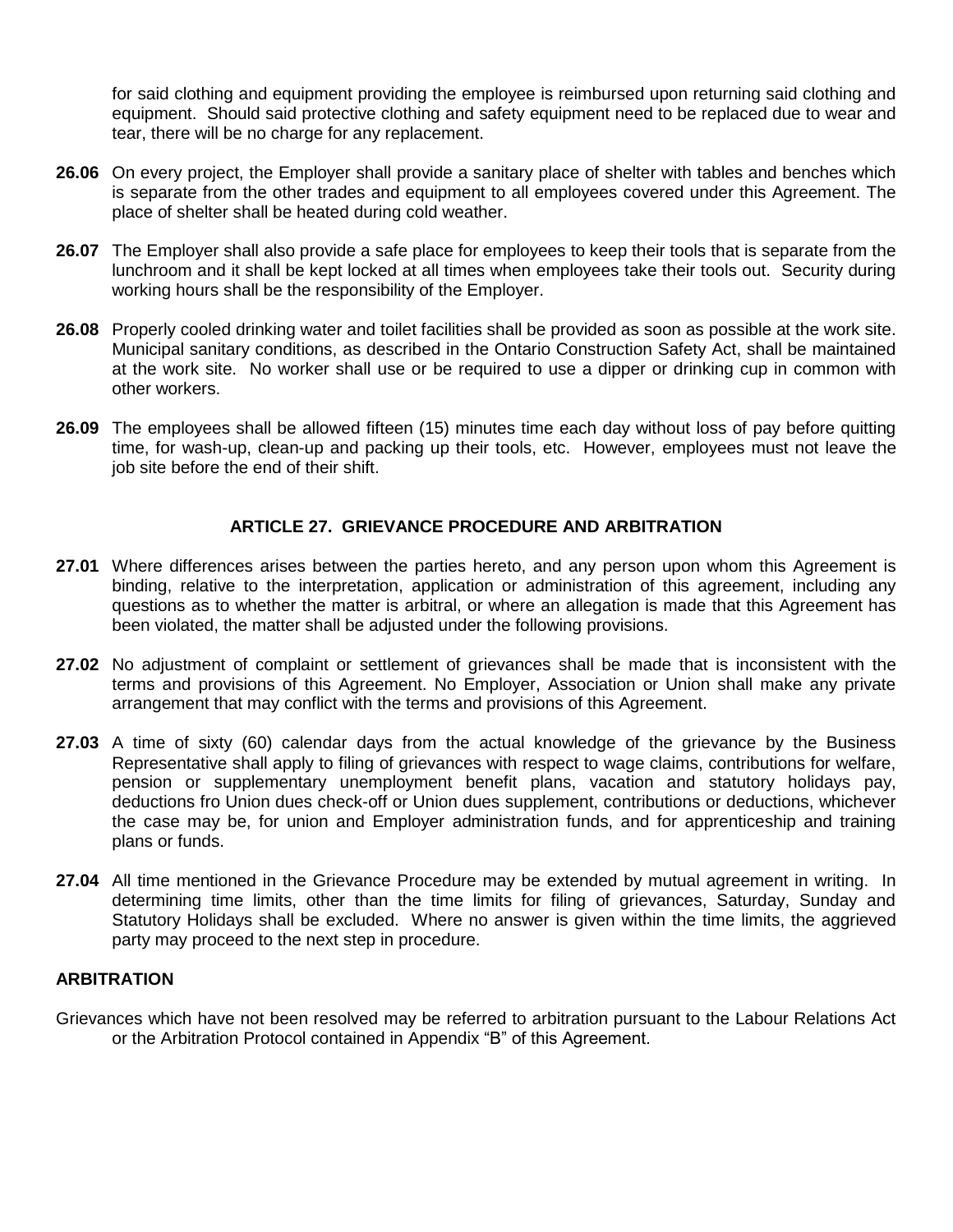### **ARTICLE 28. - SEVERABILITY**

**28.01** Should any party of this Agreement or any provisions herein contained by rendered or declared invalid by reason of existing or subsequently enacted Ontario or Federal Legislation or by decision of the Ontario Labour Relations Board, such invalidation of such part or provision of the Agreement shall not invalidate the remaining parts or provisions thereof.

#### **ARTICLE 29. - MANAGEMENT RIGHTS**

**29.01** The Union agrees that it is the exclusive function of the Employer covered by this Agreement:

- To conduct its business in all respects in accordance with its commitments and responsibilities, including the right to manage the jobs, locate, extend, curtail or cease operations, to determine the number of men required at any or all operations, to determine the kinds of locations of machines, tools and equipment to be used and the schedules of production, to judge the qualifications of the employees and to maintain order, discipline and efficiency;
- **a.** To hire, discharge, classify, transfer, promote, demote, lay-off, suspend or otherwise discipline employees, provided that a claim by an employee that he has been discharged, suspended, disciplined, or has been subjected to disciplinary demotion without reasonable cause shall be subject to the provisions of the grievance procedure;
- **b.** To make, alter from time to time, and enforce reasonable rules of conduct and procedure to be observed by the employees;
- **c.** To assign and re-assign work to employees to determine and judge the content and functions of all jobs and classifications, to change and vary at any time such work assignments, to introduce new and improved methods and equipment and establish and maintain an efficient mobile work force with diverse skills. It is agreed that these functions shall not be exercised in a manner inconsistent with the express provisions of this Agreement or in a manner which is unreasonable, arbitrary, and discriminatory or in bad faith.
- **29.02** An Employer may sub-contract work, or any part of the work on a project, that falls within the craft jurisdiction of this agreement, to a non-union sub-contractor, provided the Unions, cannot supply qualified members from the Union hiring hall. The Employer shall also send written notice to the Union of the engagement of the sub-contractor by the Employer, prior to the award and commencement of work by the sub-contractor, at which time the Union will be given the opportunity to provide qualified personnel. The Employer will submit a contract duration and scope of work to the Union. Preference in Sub-contracting shall be given to companies in contractual relations with the Union.
- **29.03** If an Employer sub-contracts work, the Employer shall pay the Union Sub-Contracting permit Fees equal to ten dollars (\$10.00) per working month per job site, per worker and the fees will be remitted with the next Union remittance. Any Employer that fails to send notice to the Union, or pay the required sub-contractor fees in accordance with the foregoing sub-articles, shall be subject to the following liquidated damages:

**First Violation** \$ 1, 000.00

Each subsequent violation \$ 2,500.00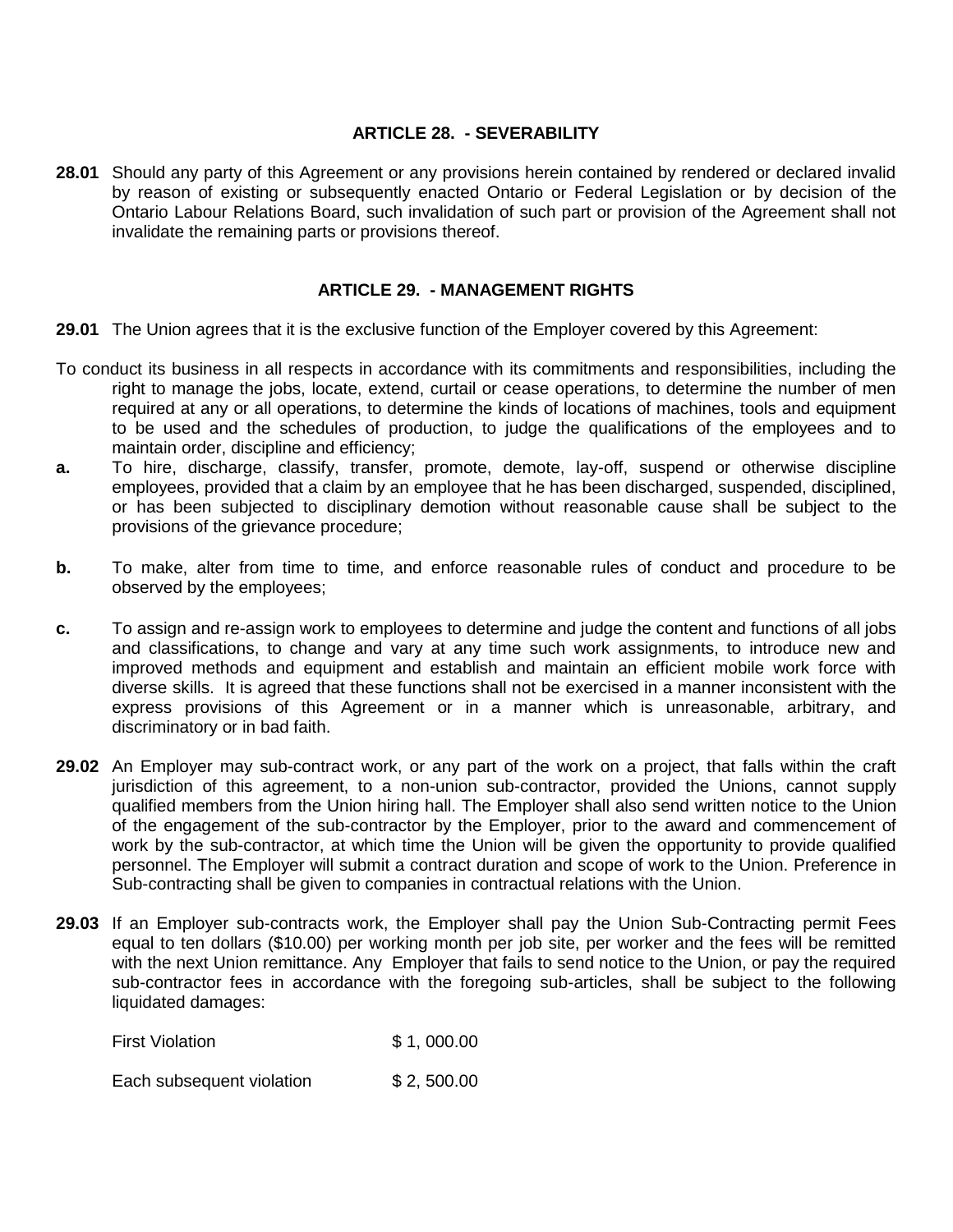#### **ARTICLE 30. - DURATION AND RENEWAL**

- **30.01** This Agreement shall be effective and operative from the 1<sup>st</sup> day of May, 2016, and shall remain in effect until the 30<sup>th</sup> day of April, 2019.
- **30.02** Should either party to this Agreement desire to change, add to, amend or terminate this Agreement, written notice to that effect will be given not more than one hundred and twenty (120) days and not less than sixty (60) days prior to termination of this Agreement.
- **30.03** Within thirty (30) days of the receipt of any such written notice, the parties to the Agreement shall convene a meeting and bargain in good faith to endeavour to reach an Agreement. If no such written notice is given, this Agreement shall automatically be renewed and remain in force from year to year from its expiration date.
- **30.04** If negotiations are in progress at the time of the expiration of this Agreement, the Agreement shall remain in effect until the conclusion of such negotiations.

Dated at  $m_i$  is  $s_i$  is  $s_i$   $\overline{s_i}$  this  $15$  DAY OF  $\frac{s_i}{s_i}$  DAY OF  $\frac{s_i}{s_i}$ , 2016.

# ON BEHALF OF THE UNION

ollica

ON BEHALFOF THE EMPLOYER

**SIGNA<del>TURE</del>**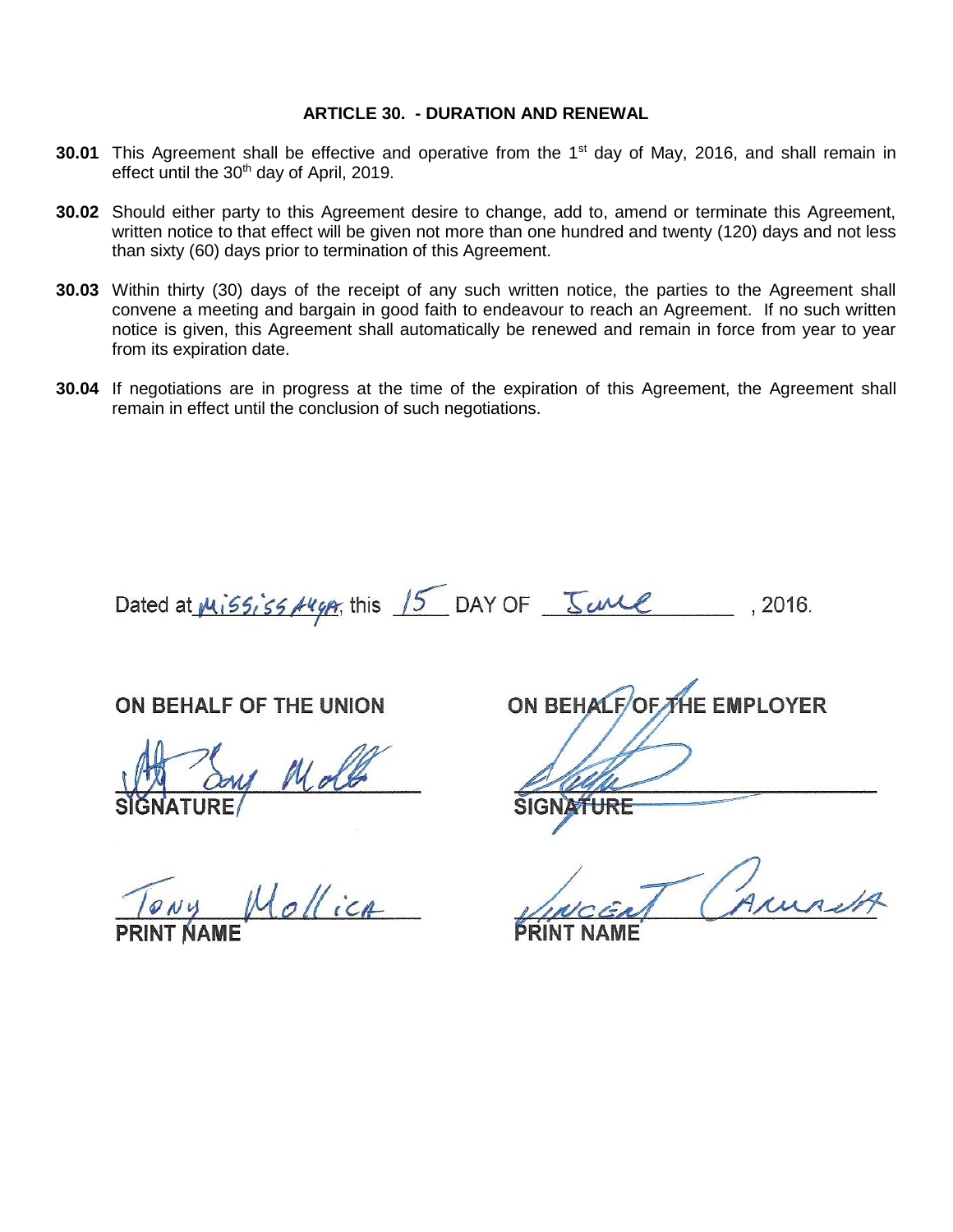#### **APPENDIX "A"**

#### **Work within the Jurisdiction of the Union:**

#### **RESTORATION**

- 1. All working Foreman, Journeymen, Journeymen Trainees and Apprentices shall be required and able to work on swing stage, bosuns chairs and upright and suspended scaffold, while employed on all the steeplejack and restoration work contracted by the Employer on the structures such as buildings, bridges, elevators, smoke stacks, silos, decks, piers and harbours, etc. Steeplejack and restoration work to be performed shall include but not limited to the following: The preparation and application of all materials necessary to all waterproofing and the preparation of all surfaces to receive same, whether done pneumatically, mechanically, or by hand methods; the preparation and application of all clear and opaque weatherproofing materials and the preparation of waterproofing; weatherproofing, caulking and pointing materials, vapour barriers, membranes and waterproof paints; etc.; preparation for and application of, conductive coating type cathodic protection systems including association conductive coatings and associated low voltage D.C. wiring and conduit; preparation for and application ofpolymeric compounds for repair of concrete, brick and steel surfaces, etc., including pressure injection, patching, coating topping, etc.; the rigging for all materials used and work to be performed; all methods of building cleaning, interior and exterior, repairing, replacement and restoration of all materials, whether brick, stone wood or concrete; the inspection and maintenance repairs of common brick, radial brick, or concrete industrial chimneys; also the maintenance, dismantling and repair or erection of steel stacks; the sand-blasting of and painting of structures, tanks, etc., all common to the steeplejack contracting business; the removal of bricks, blocks and stone, and pointing refers to joint on existing brick, block or stone work; and joining refers to action of ensuring a solid bond between new bricks, blocks or stone work including the removal, reset and patching of stone work. Any form setting, operating machine-driven equipment/tools or any other equipment that is operated by remote control, stone setting for the purpose of retaining walls.
- 2. Any associated cleaning, landscaping, site maintenance, traffic control, grading of all sub grades in preparation for asphalt and/or concrete. Any curb and gutter required. Any required demolition.

### **GARAGE WORKERS**

1. All working Foremen, Journeymen, Journeymen and Trainees (Apprentices) shall be required and able to work on all work contracted by the Employer on parking garage structures. Work to be performed shall include but not limited to the following: The preparation and application of all materials necessary to all waterproofing and the preparation and application of all surfaces to receive same, whether done pneumatically, mechanically, or by hand methods; the preparation and application of all clear and opaque weatherproofing materials and the preparation of all surfaces to receive same; sandblasting, and acid etching for application of waterproofing; weatherproofing, caulking and pointing materials, vapour barriers, membranes and waterproof paint, etc.; preparation for the application of polymeric compounds for the repair of concrete, brick and steel surfaces, etc., including pressure injection, patching, coatings, traffic toppings, etc.; the rigging for all materials used and work to be performed; all methods of cleaning, interior and exterior; repairing, replacement and restoration of all materials, whether brick, stone, concrete, the inspection and maintenance repairs of common brick, radial brick, or concrete; the sandblasting of and painting of structures, etc., all common to the parking garage business; all demolition and forming work associated with the repair or construction of parking garages.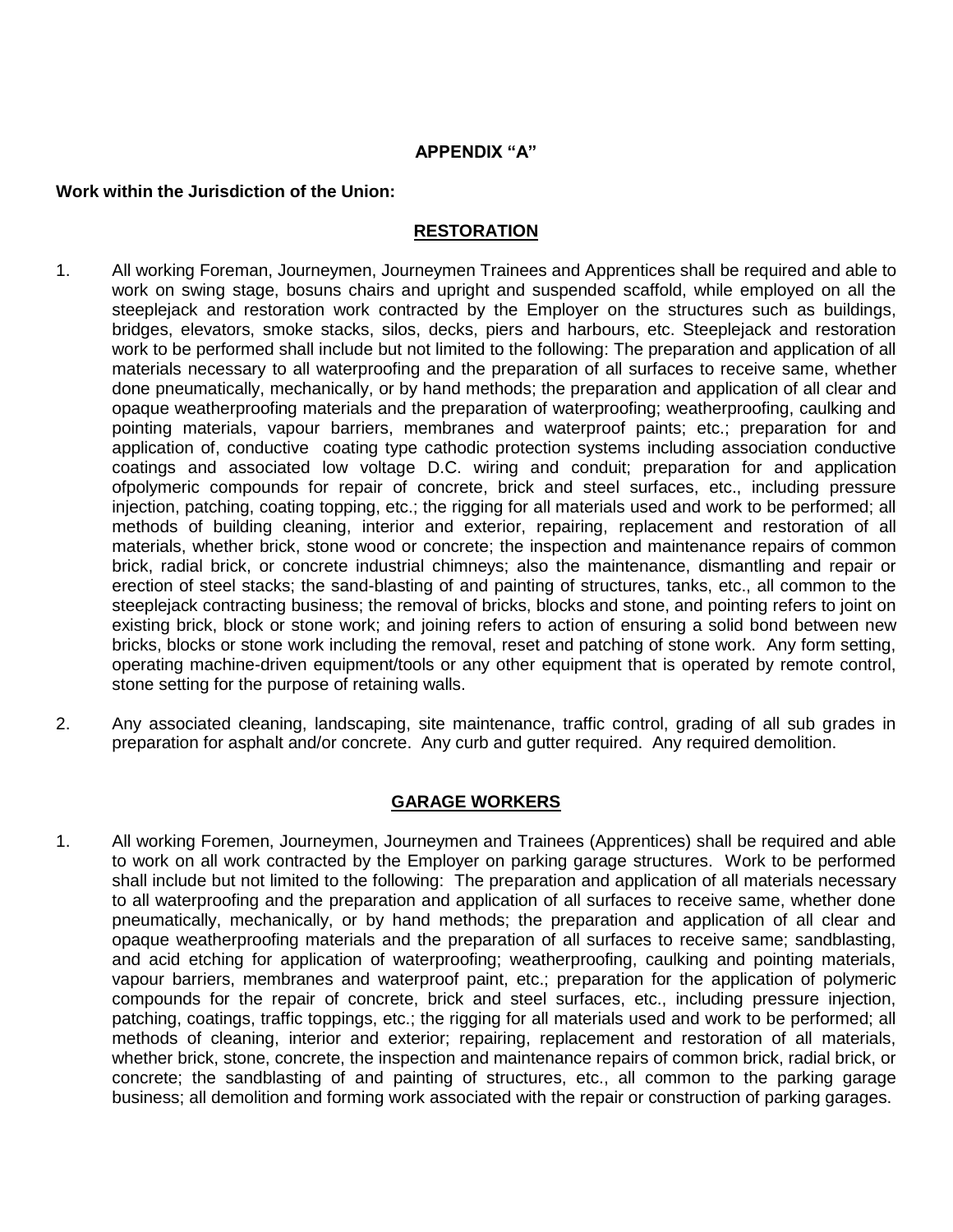### **APPENDIX "A" (continued)**

#### **CEMENT MASONS**

- 1. The operation and control of all types of vacuum mats in the drying of cement floors in preparing same for finish, the operation of power-driven floats and trowelling machines is the work of the cement masons. The finishing of washing of all concrete construction including silos, elevators and smoke stacks, using colour pigment mixed with cement, in any form – mosaic and nail coat whether done by brush, trowel, broom, float or any other process including the operation of machines for scoring floors, saw cutting or any other purposes used in connection with the cement masons trade. The rodding or screeding and tamping of all concrete floors and the finishing of all top materials, sills, coping, steps, stairs, risers, shall be the work of the cement masons. This shall apply to all rough screeding, all preparatory work on concrete construction to be finished or rubbed, including but not limited to cutting of nails, wires, wall ties, etc., patching, brushing, chipping, and bush-hammering, rubbing or grinding if done by machine or corborundum stone of all concrete construction. All glass set in any material. All associated painting, drywall taping and fireproofing.
- 2. The pointing and patching around all steel or metal window frames. All dry packing, brouting and finishing.
- 3. The screeding, darbying and trowel finishing of all types of epoxies, trap rock, and magnesium oxychloride cement composition floors shall be the work of the magnesite composition cement masons; all types of oxy-chloride granolithic floors including hand
- 4. grinding and machine grinding of same; the preparation of all sub-floor surfaces to receive same including the bonding; the preparation and installation of ground or base courses, steps and coverbase. All magnesite composition installation work shall be done under the supervision of a competent and qualified composition cement mason.
- 5. Screeding and finishing of sidewalks.
- 6. Placing, finishing and grinding of all plastic floors.
- 7. Motorizing buggy or similar equipment used to move or pour concrete including pumping set up and disassembling.
- 8. The installation of wire mesh and steel fibres into concrete.
- 9. The curing and/or sealing of concrete when necessary by chemical compounds.
- 10. The operations of all remote controlled equipment and the operation of all equipment for mechanical screeding of concrete.
- 11. The application of patterned concrete whether done by stamping or other means of impression installation of fillers or sealants to floor joints and site work.
- 12. All work associated with floor polishing including operation of machinery.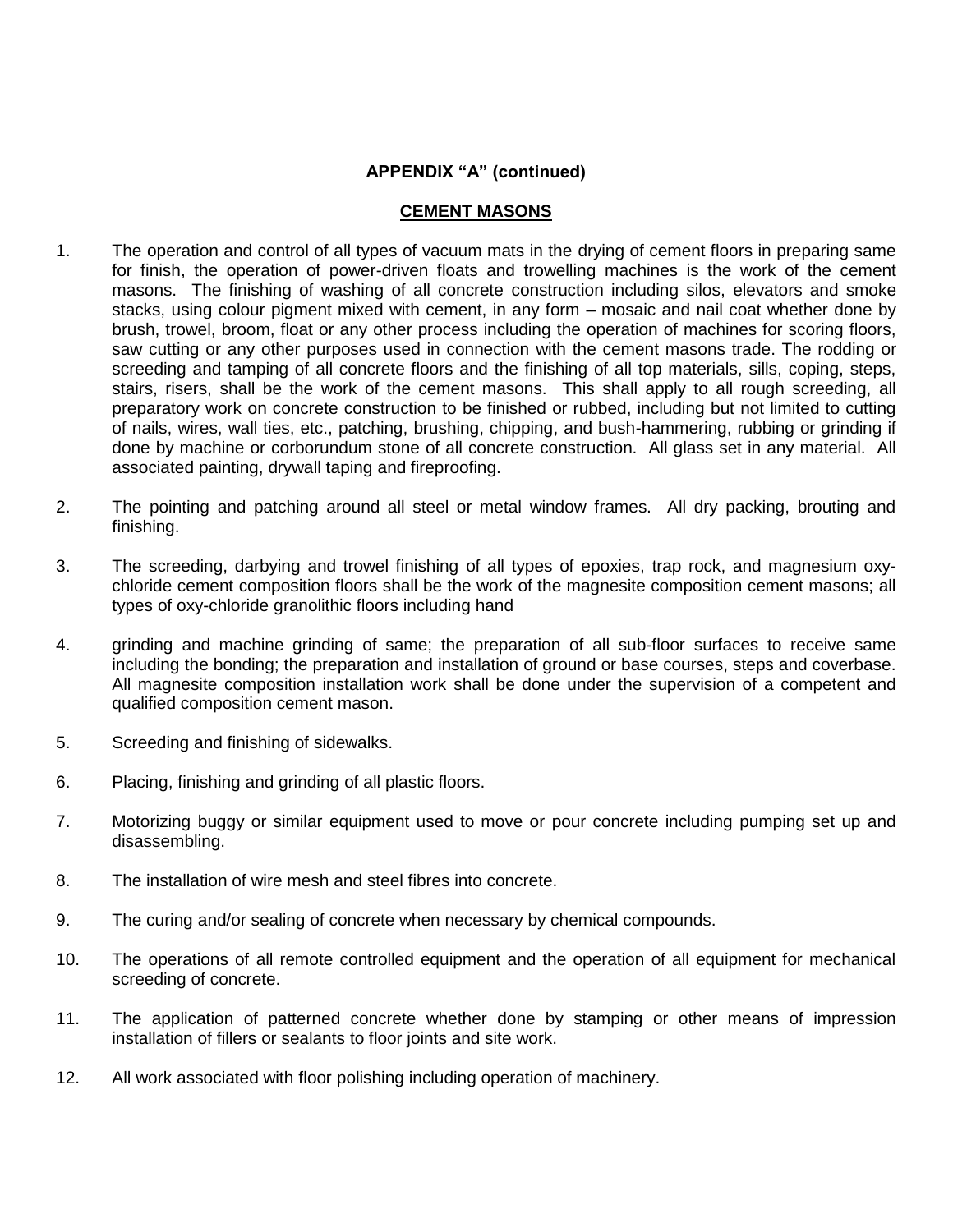### **APPENDIX "A" (continued)**

#### **WATERPROOFERS**

- 1. Applying any form of waterproofing to walls, floors, footings, ceilings and other surfaces as required whether trowelled, sprayed or glued.
- 2. Metallic mortar, cement parging and concrete toppings for protection of waterproofing floors, wall and ceilings, etc., wood float and steel trowel finish.
- 3. Metallic slurry coating of floors, walls, pits, tranches, etc.
- 4. All grouting.
- 5. All preparation of surfaces for waterproofing.
- 6. Asphalt and other bituminous coating, hot or cold, including reinforcing membranes and protective coverings or surfaces.
- 7. Asphalt and other bituminous damp proofing and all vapour barriers.
- 8. Caulking for the purpose of waterproofing and damp proofing.
- 9. Pneumatically and mechanically installed waterproofing materials.
- 10. Spandrel beam and column waterproofing vapour barriers.
- 11. Installation of manufactured membrane for the purpose of waterproofing and damp proofing. Parging for the purposes of waterproofing and damp proofing.
- 12. Installation of reinforcing steel and wire mesh on concrete and masonry restoration work.
- 13. Installation and removal of bleed and drain systems for the purposes of waterproofing.
- 14. Application of clear and opaque weatherproofing and water repellent materials on concrete and masonry.
- 15. Formwork for waterproofing and restoration.
- 16. Concrete restoration for the purpose of weatherproofing and/or repair.
- 17. Sandblasting and acid etching for application of waterproofing and weatherproofing, vapour barriers, membranes, waterproof paints, etc.
- 18. Sandblasting, acid and alkali cleaning of walls as part of restoration and weatherproofing or waterproofing work.
- 19. Application or installation of any material for the purpose of waterproofing, weatherproofing, damp proofing or restoration.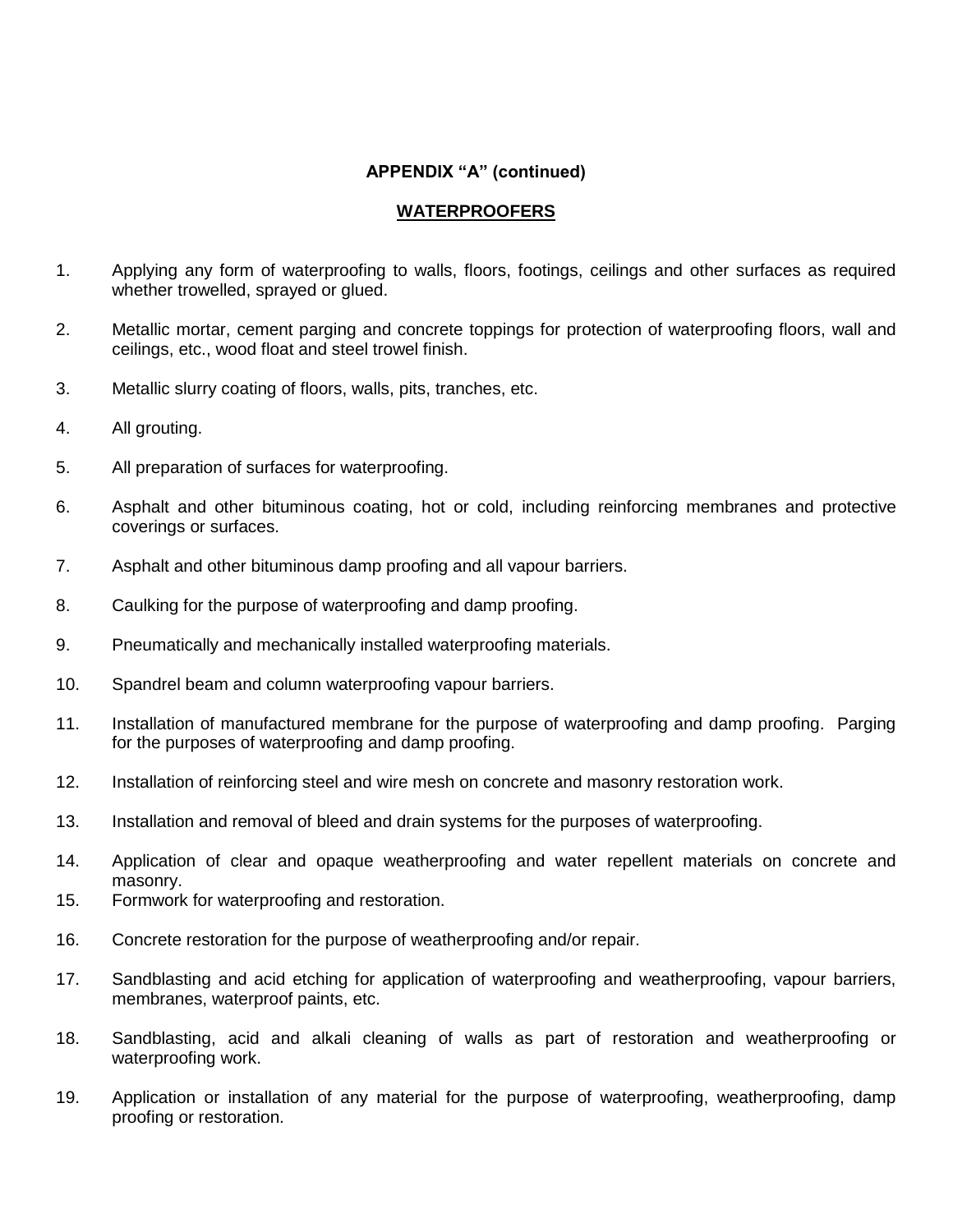- 20. Hot or cold joint sealing work.
- 21. All gunite and sandblasting and rough screeding.

## **APPENDIX "A" (continued)**

#### **WATERPROOFERS**

- 22. Insulation in conjunction with waterproofing, weatherproofing, damp proofing or restoration work.
- 23. Installation of expansive joint materials for the purpose of waterproofing, etc.
- 24. Scaffolding as required to perform waterproofing.
- 25. Synthetic resins or compounds as used for waterproofing, etc., or protective toppings for same.